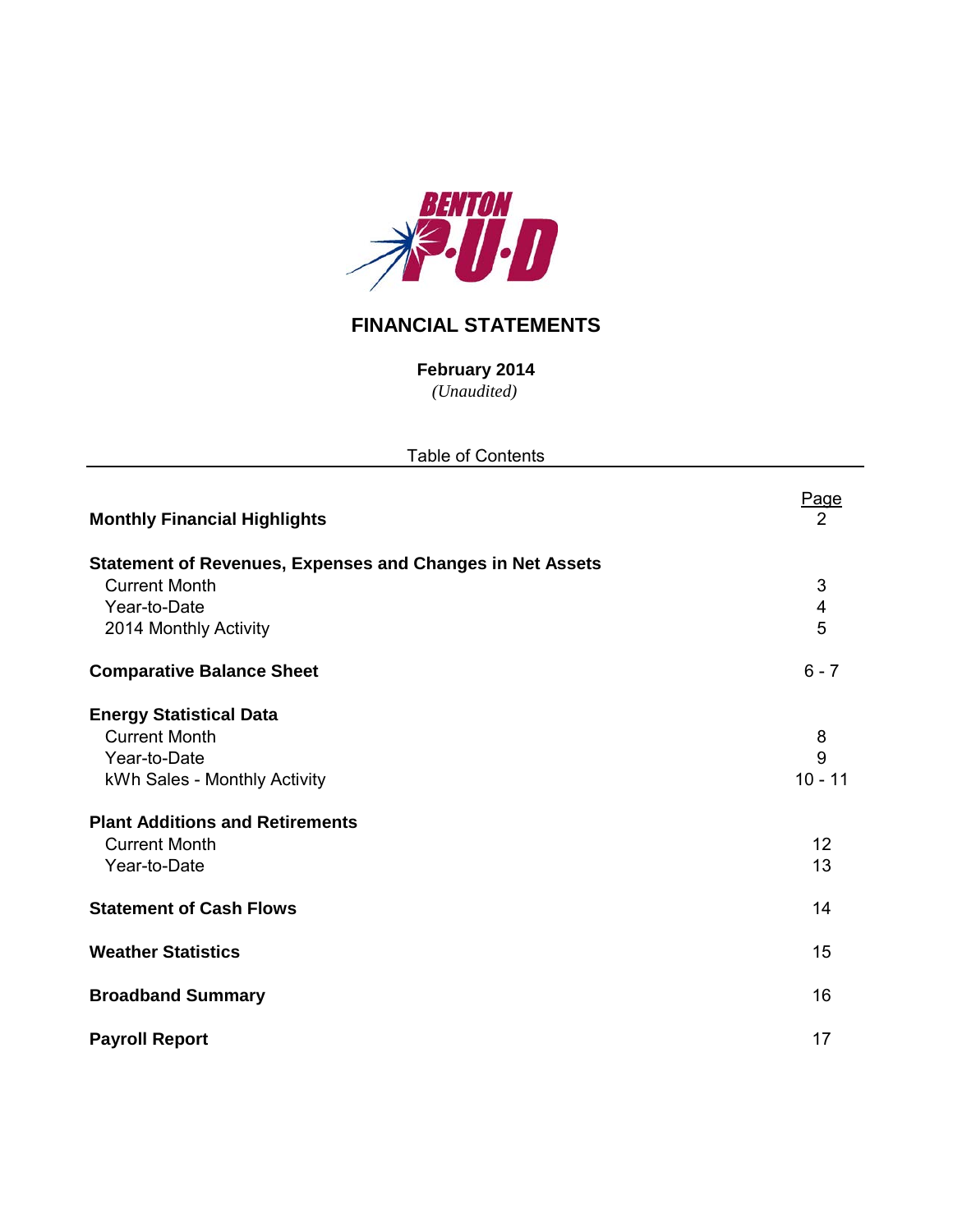

## *Financial Highlights February 2014*



Financial highlights for the month of February:

- District operations resulted in a decrease in net assets of \$360,000 for the month.<br>
> The average temperature of 33.9° was 4.3° below normal. Cumulative heating de
- The average temperature of 33.9° was 4.3° below normal. Cumulative heating degree days were 4% more than last year.<br>
> Total retail kWh billed during February was up 11% from last year and 13% above budget.
- $\triangleright$  Total retail kWh billed during February was up 11% from last year and 13% above budget.<br>  $\triangleright$  Net power supply costs were \$7.5 million for the month with sales for resale of \$1.6 million
- $\triangleright$  Net power supply costs were \$7.5 million for the month with sales for resale of \$1.6 million and an average price of \$55 per MWh.<br> $\triangleright$  February's non-power operating costs of \$1.4 million before taxes and depreci
- $\triangleright$  February's non-power operating costs of \$1.4 million before taxes and depreciation were 11% below budget.<br>  $\triangleright$  Capital expenditures were \$670,000 for the month.
- Capital expenditures were \$670,000 for the month.

| (in thousands of dollars)     |          |            |            |     |     |     |     |     |            |     |            |            |                  |                         |
|-------------------------------|----------|------------|------------|-----|-----|-----|-----|-----|------------|-----|------------|------------|------------------|-------------------------|
|                               | Jan      | Feb        | <b>Mar</b> |     | May | Jun | Jul |     | <b>Sep</b> | Oct | <b>Nov</b> | Dec        | <b>Total YTD</b> | Annual<br><b>Budget</b> |
| <b>Change in Net Position</b> |          |            |            | Apr |     |     |     | Aug |            |     |            |            |                  |                         |
| Actual                        | \$257    | (\$318)    |            |     |     |     |     |     |            |     |            |            | (\$61)           |                         |
| Budget                        | \$148    | (\$107)    |            |     |     |     |     |     |            |     |            |            | \$41             | (\$121)                 |
|                               |          |            |            |     |     |     |     |     |            |     |            |            |                  |                         |
| <b>Net Power Costs</b>        | Jan      | Feb        | Mar        | Apr | May | Jun | Jul | Aug | Sep        | Oct | <b>Nov</b> | <b>Dec</b> | Total            | Annual<br><b>Budget</b> |
| Power Supply Costs            | \$8,358  | \$9,525    |            |     |     |     |     |     |            |     |            |            | \$17,883         | \$90,607                |
| Less: Sales for Resale        | (2, 249) | (2,003)    |            |     |     |     |     |     |            |     |            |            | (4,252)          | (14,600)                |
| <b>Net Power Costs</b>        | \$6,109  | \$7,521    |            |     |     |     |     |     |            |     |            |            | \$13,631         | \$76,007                |
|                               |          |            |            |     |     |     |     |     |            |     |            |            |                  |                         |
|                               |          |            |            |     |     |     |     |     |            |     |            |            |                  | <b>Annual</b>           |
| <b>Net Capital Costs</b>      | Jan      | <b>Feb</b> | <b>Mar</b> | Apr | May | Jun | Jul | Aug | <b>Sep</b> | Oct | <b>Nov</b> | <b>Dec</b> | <b>Total</b>     | <b>Budget</b>           |
| <b>Capital Expenditures</b>   | \$640    | \$672      |            |     |     |     |     |     |            |     |            |            | \$1,312          | \$15,108                |
| Less: Capital Contributions   | (21)     | (42)       |            |     |     |     |     |     |            |     |            |            | (64)             | (1,431)                 |
| Net Capital Costs             | \$618    | \$630      |            |     |     |     |     |     |            |     |            |            | \$1,248          | \$13,677                |
|                               |          |            |            |     |     |     |     |     |            |     |            |            |                  |                         |
|                               |          |            |            |     |     |     |     |     |            |     |            |            |                  | <b>Annual</b>           |
| <b>Load Statistics</b>        | Jan      | Feb        | Mar        | Apr | May | Jun | Jul | Aug | Sep        | Oct | <b>Nov</b> | <b>Dec</b> | <b>Total</b>     | <b>Budget</b>           |
| aMW - Retail Sales Billed     | 194      | 207        |            |     |     |     |     |     |            |     |            |            | 201              | 196                     |
| aMW - Sales for Resale        | 75       | 42         |            |     |     |     |     |     |            |     |            |            | 59               | 39                      |







| <b>Current Ratio</b>                    | 3.60:1 |
|-----------------------------------------|--------|
| Debt Service Coverage (2011 actual)     | 4.03   |
| Debt Service Coverage (2012 actual)     | 3.60   |
| Debt Service Coverage (2013 actual)     | 3.06   |
| Debt Service Coverage (2014 projection) | 2.76   |
| (includes capital contributions)        |        |

| <b>Other Statistics</b>                 |    |        |         |  |  |  |  |  |  |  |
|-----------------------------------------|----|--------|---------|--|--|--|--|--|--|--|
| Unrestricted Undesignated Reserves      | \$ | 34.2   | million |  |  |  |  |  |  |  |
| Rate Stabilization Account (designated) | \$ | 7.5    | million |  |  |  |  |  |  |  |
| Debt Service Reserve Fund (designated)  | \$ | 4.0    | million |  |  |  |  |  |  |  |
| <b>BTOP Reserve (designated)</b>        | \$ | 0.3    | million |  |  |  |  |  |  |  |
| Bond Principal & Interest (restricted)  | \$ | 1.9    | million |  |  |  |  |  |  |  |
| <b>Net Utility Plant</b>                | \$ | 1220   | million |  |  |  |  |  |  |  |
| Long-Term Debt                          | \$ | 60.6   | million |  |  |  |  |  |  |  |
| <b>Active Service Agreements</b>        |    | 49.849 |         |  |  |  |  |  |  |  |
| Non-Contingent Employees                |    | 151.25 |         |  |  |  |  |  |  |  |
| Contingent YTD FTE's                    |    | 0.37   |         |  |  |  |  |  |  |  |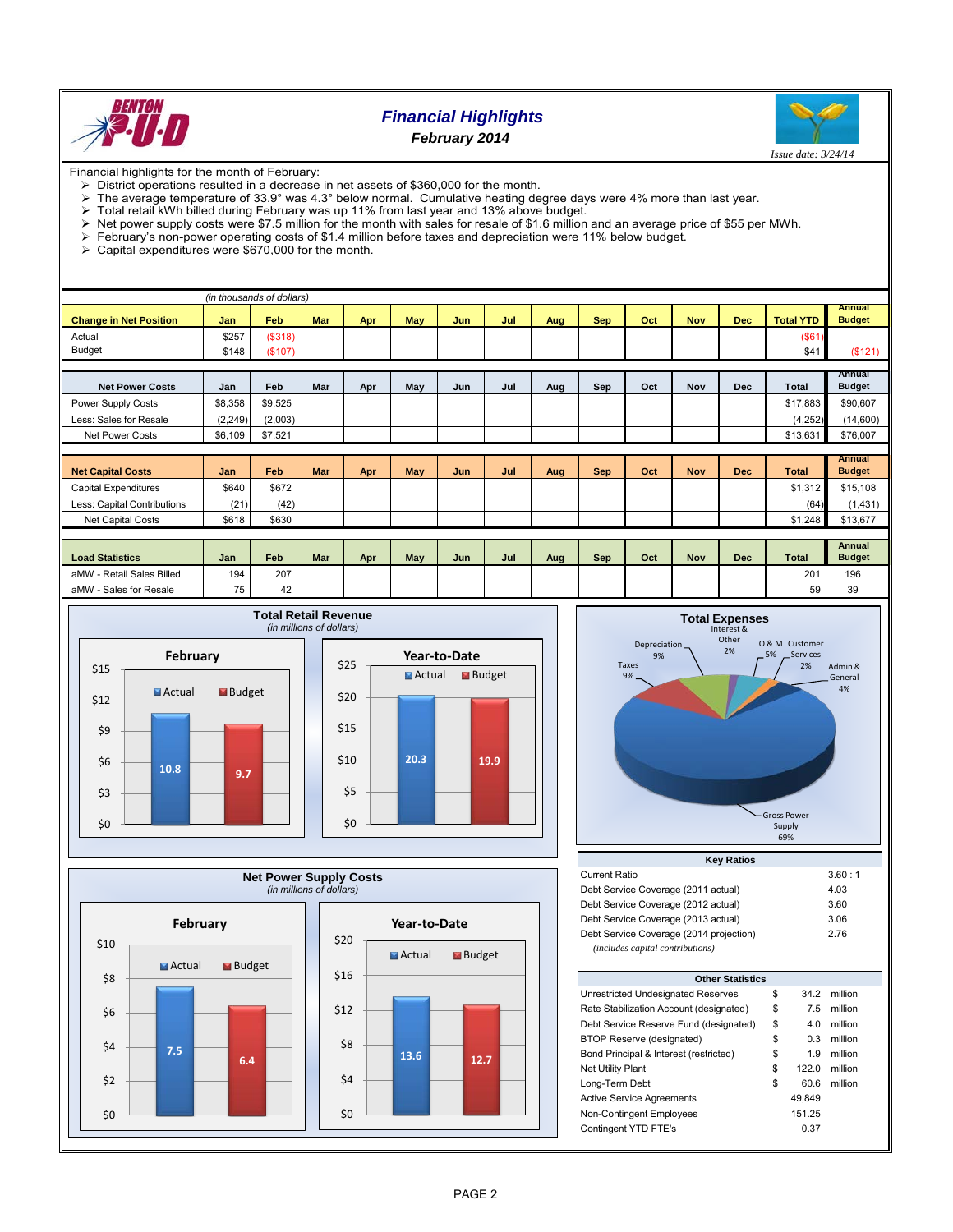## **PUBLIC UTILITY DISTRICT NO.1 OF BENTON COUNTY STATEMENT OF REVENUES, EXPENSES, AND CHANGE IN NET POSITION CURRENT MONTH**

|                                                         |               | 2/28/2014     |                          | 2/28/2013     |                          |
|---------------------------------------------------------|---------------|---------------|--------------------------|---------------|--------------------------|
|                                                         | <b>ACTUAL</b> | <b>BUDGET</b> | <b>PCT</b><br><b>VAR</b> | <b>ACTUAL</b> | <b>PCT</b><br><b>VAR</b> |
| <b>OPERATING REVENUES</b>                               |               |               |                          |               |                          |
| Energy Sales - Retail                                   | \$10,756,933  | \$9,749,355   | 10%                      | \$8,307,816   | 29%                      |
| <b>Energy Sales for Resale</b>                          | 1,963,427     | 1,290,654     | 52%                      | 1,221,478     | 61%                      |
| Transmission of Power for Others                        | 40,013        | 41,667        | $-4%$                    | 67,684        | $-41%$                   |
| <b>Broadband Revenue</b>                                | 194,972       | 156,774       | 24%                      | 157,867       | 24%                      |
| <b>Other Revenue</b>                                    | 85,779        | 84,862        | 1%                       | 66,361        | 29%                      |
| <b>TOTAL OPERATING REVENUES</b>                         | 13,041,124    | 11,323,312    | 15%                      | 9,821,207     | 33%                      |
| <b>OPERATING EXPENSES</b>                               |               |               |                          |               |                          |
| <b>Purchased Power</b>                                  | 8,400,092     | 6,589,006     | 27%                      | 5,897,328     | 42%                      |
| <b>Purchased Transmission &amp; Ancillary Services</b>  | 1,100,788     | 1,036,594     | 6%                       | 899,422       | 22%                      |
| <b>Conservation Program</b>                             | 23,755        | 110,322       | $-78%$                   | 88,127        | $-73%$                   |
| <b>Total Power Supply</b>                               | 9,524,634     | 7,735,922     | 23%                      | 6,884,876     | 38%                      |
| <b>Transmission Operation &amp; Maintenance</b>         | 240           | 2,083         | $-88%$                   | 13,735        | $-98%$                   |
| Distribution Operation & Maintenance                    | 580,990       | 661,717       | $-12%$                   | 556,717       | 4%                       |
| <b>Broadband Expense</b>                                | 33,899        | 60,476        | $-44%$                   | 111,031       | $-69%$                   |
| Customer Accounting, Collection & Information           | 272,237       | 329,812       | $-17%$                   | 259,531       | 5%                       |
| Administrative & General                                | 489,273       | 488,163       | 0%                       | 463,946       | 5%                       |
| Subtotal before Taxes & Depreciation                    | 1,376,639     | 1,542,251     | $-11%$                   | 1,404,960     | $-2%$                    |
| Taxes                                                   | 1,183,730     | 1,007,978     | 17%                      | 1,085,262     | 9%                       |
| Depreciation & Amortization                             | 1,116,906     | 1,100,750     | 1%                       | 1,048,449     | 7%                       |
| <b>Total Other Operating Expenses</b>                   | 3,677,275     | 3,650,979     | 1%                       | 3,538,671     | 4%                       |
| <b>TOTAL OPERATING EXPENSES</b>                         | 13,201,910    | 11,386,901    | 16%                      | 10,423,547    | 27%                      |
| <b>OPERATING INCOME (LOSS)</b>                          | (160, 786)    | (63, 589)     | 153%                     | (602, 340)    | $-73%$                   |
| <b>NONOPERATING REVENUES &amp; EXPENSES</b>             |               |               |                          |               |                          |
| Interest Income                                         | (35, 422)     | 20,833        | $-270%$                  | 18,396        | $-293%$                  |
| Other Income                                            | 33,233        | 31,339        | 6%                       | 31,369        | 6%                       |
| Other Expense                                           |               |               | n/a                      |               | n/a                      |
| Interest Expense                                        | (234, 811)    | (230, 315)    | 2%                       | (240, 151)    | $-2%$                    |
| Debt Discount/Premium Amortization & Bond Issue Costs   | 37,227        | 37,227        | $0\%$                    | 32,801        | 13%                      |
| Loss in Joint Ventures/Special Assessments              |               |               | n/a                      |               | n/a                      |
| <b>TOTAL NONOPERATING REVENUES &amp; EXPENSES</b>       | (199, 774)    | (140, 916)    | 42%                      | (157,584)     | 27%                      |
| <b>INCOME (LOSS) BEFORE CAPITAL CONTRIBUTIONS &amp;</b> |               |               |                          |               |                          |
| <b>EXTRAORDINARY ITEMS</b>                              | (360, 560)    | (204, 505)    | 76%                      | (759, 924)    | $-53%$                   |
| <b>CAPITAL CONTRIBUTIONS</b>                            | 42,411        | 97,028        | -56%                     | 63,038        | $-33%$                   |
| <b>CHANGE IN NET POSITION</b>                           | (\$318, 149)  | (\$107,477)   | 196%                     | ( \$696, 886) | $-54%$                   |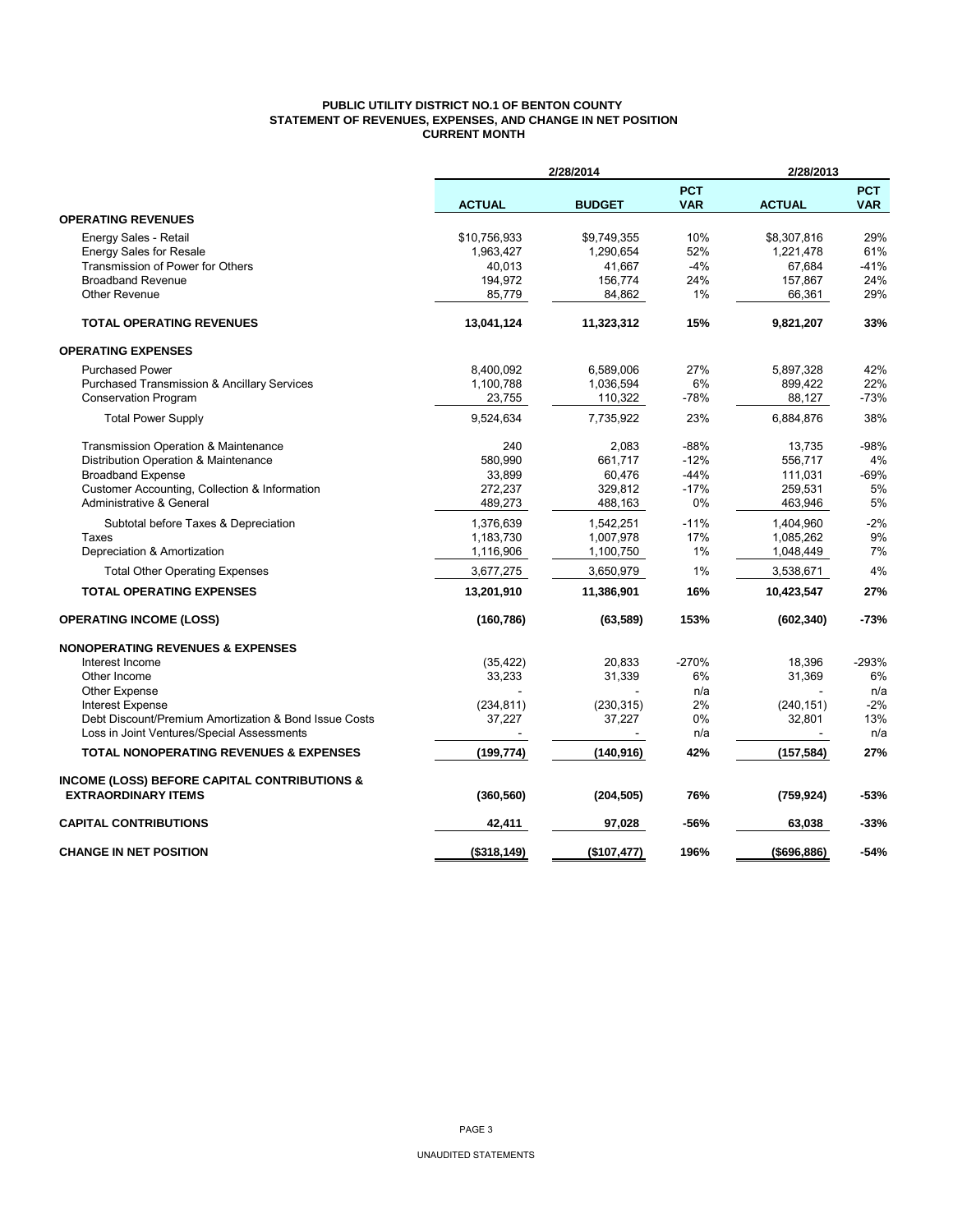## **PUBLIC UTILITY DISTRICT NO.1 OF BENTON COUNTY STATEMENT OF REVENUES, EXPENSES, AND CHANGE IN NET POSITION YEAR TO DATE**

|                                                         |               | 2/28/2014     |                          | 2/28/2013     |                          |
|---------------------------------------------------------|---------------|---------------|--------------------------|---------------|--------------------------|
|                                                         | <b>ACTUAL</b> | <b>BUDGET</b> | <b>PCT</b><br><b>VAR</b> | <b>ACTUAL</b> | <b>PCT</b><br><b>VAR</b> |
| <b>OPERATING REVENUES</b>                               |               |               |                          |               |                          |
| Energy Sales - Retail                                   | \$20,327,592  | \$19,871,774  | 2%                       | \$18,323,455  | 11%                      |
| <b>Energy Sales for Resale</b>                          | 4,212,246     | 2,921,405     | 44%                      | 2,659,984     | 58%                      |
| Transmission of Power for Others                        | 80.613        | 83.333        | $-3%$                    | 130.388       | -38%                     |
| <b>Broadband Revenue</b>                                | 401,044       | 313,947       | 28%                      | 319,043       | 26%                      |
| Other Revenue                                           | 486,558       | 501,074       | $-3%$                    | 470,565       | 3%                       |
| <b>TOTAL OPERATING REVENUES</b>                         | 25,508,054    | 23,691,533    | 8%                       | 21,903,436    | 16%                      |
| <b>OPERATING EXPENSES</b>                               |               |               |                          |               |                          |
| <b>Purchased Power</b>                                  | 15,621,006    | 13,353,524    | 17%                      | 11,865,067    | 32%                      |
| <b>Purchased Transmission &amp; Ancillary Services</b>  | 2,197,922     | 2,097,666     | 5%                       | 1,918,272     | 15%                      |
| Generation                                              |               |               | n/a                      |               | n/a                      |
| <b>Conservation Program</b>                             | 63,895        | 220,644       | $-71%$                   | 250,904       | -75%                     |
| <b>Total Power Supply</b>                               | 17,882,823    | 15,671,835    | 14%                      | 14,034,242    | 27%                      |
| Transmission Operation & Maintenance                    | 1,364         | 4,166         | $-67%$                   | 13.735        | $-90%$                   |
| Distribution Operation & Maintenance                    | 1,253,350     | 1,392,652     | $-10%$                   | 1,161,597     | 8%                       |
| <b>Broadband Expense</b>                                | 47,507        | 120,662       | $-61%$                   | 122,820       | $-61%$                   |
| Customer Accounting, Collection & Information           | 534,987       | 726,911       | $-26%$                   | 510,469       | 5%                       |
| Administrative & General                                | 1,149,388     | 1,176,134     | $-2%$                    | 1,125,339     | 2%                       |
| Subtotal before Taxes & Depreciation                    | 2,986,595     | 3,420,525     | $-13%$                   | 2,933,960     | 2%                       |
| <b>Taxes</b>                                            | 2,414,883     | 2,221,171     | 9%                       | 2,288,493     | 6%                       |
| Depreciation & Amortization                             | 2,265,039     | 2,201,500     | 3%                       | 2,118,484     | 7%                       |
| <b>Total Other Operating Expenses</b>                   | 7,666,518     | 7,843,196     | $-2%$                    | 7,340,937     | 4%                       |
| <b>TOTAL OPERATING EXPENSES</b>                         | 25,549,341    | 23,515,031    | 9%                       | 21,375,179    | 20%                      |
| <b>OPERATING INCOME (LOSS)</b>                          | (41, 288)     | 176,502       | $-123%$                  | 528,256       | $-108%$                  |
| <b>NONOPERATING REVENUES &amp; EXPENSES</b>             |               |               |                          |               |                          |
| Interest Income                                         | 231,409       | 41.666        | n/a                      | 38.063        | n/a                      |
| Other Income                                            | 80,901        | 62,678        | 29%                      | 62,718        | 29%                      |
| Other Expense                                           |               |               | n/a                      |               | n/a                      |
| <b>Interest Expense</b>                                 | (470, 423)    | (460, 630)    | 2%                       | (482, 476)    | $-2%$                    |
| Debt Discount/Premium Amortization & Bond Issue Costs   | 74,455        | 74,455        | 0%                       | 76,805        | $-3%$                    |
| Loss in Joint Ventures/Special Assessments              |               |               | n/a                      |               | n/a                      |
| <b>TOTAL NONOPERATING REVENUES &amp; EXPENSES</b>       | (83, 659)     | (281, 831)    | $-70%$                   | (304, 890)    | $-73%$                   |
| <b>INCOME (LOSS) BEFORE CAPITAL CONTRIBUTIONS &amp;</b> |               |               |                          |               |                          |
| <b>EXTRAORDINARY ITEMS</b>                              | (124, 946)    | (105, 329)    | 19%                      | 223,366       | $-156%$                  |
| <b>CAPITAL CONTRIBUTIONS</b>                            | 63,657        | 146,142       | -56%                     | 193,254       | -67%                     |
| <b>CHANGE IN NET POSITION</b>                           | (61, 289)     | 40,813        | n/a                      | 416,621       | $-115%$                  |
| TOTAL NET POSITION, BEGINNING OF YEAR                   | 126,880,031   | 124,160,145   | 2%                       | 124,160,145   | 2%                       |
| TOTAL NET POSITION, END OF YEAR                         | \$126,818,742 | \$124,200,958 | 2%                       | \$124,576,766 | 2%                       |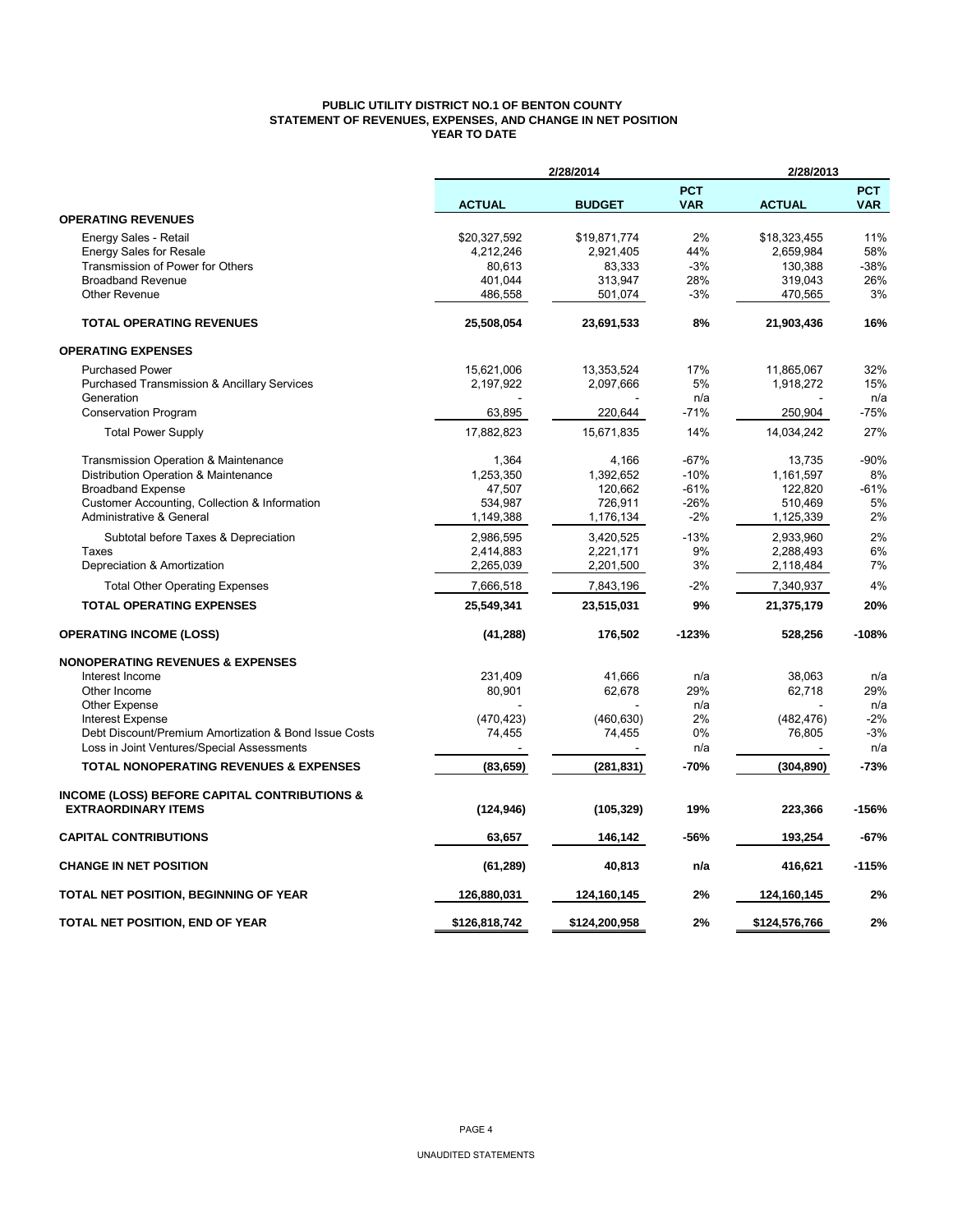### **PUBLIC UTILITY DISTRICT NO. 1 OF BENTON COUNTY STATEMENT OF REVENUES, EXPENSES, AND CHANGE IN NET POSITION 2014 MONTHLY ACTIVITY**

|                                               | January    | February                 | March | April | May | June | July | August | September | October | November | December | <b>Total</b> |
|-----------------------------------------------|------------|--------------------------|-------|-------|-----|------|------|--------|-----------|---------|----------|----------|--------------|
| <b>OPERATING REVENUES</b>                     |            |                          |       |       |     |      |      |        |           |         |          |          |              |
| Energy Sales - Retail                         |            | \$9,570,658 \$10,756,933 |       |       |     |      |      |        |           |         |          |          | \$20,327,591 |
| <b>Energy Sales for Resale</b>                | 2,248,820  | 1,963,427                |       |       |     |      |      |        |           |         |          |          | 4,212,247    |
| Transmission of Power for Others              | 40,600     | 40,013                   |       |       |     |      |      |        |           |         |          |          | 80,613       |
| <b>Broadband Revenue</b>                      | 206,073    | 194,972                  |       |       |     |      |      |        |           |         |          |          | 401,045      |
| <b>Other Electric Revenue</b>                 | 400,780    | 85,779                   |       |       |     |      |      |        |           |         |          |          | 486,559      |
| <b>TOTALOPERATING REVENUES</b>                | 12,466,931 | 13,041,124               |       |       |     |      |      |        |           |         |          |          | 25,508,055   |
| <b>OPERATING EXPENSES</b>                     |            |                          |       |       |     |      |      |        |           |         |          |          |              |
| <b>Purchased Power</b>                        | 7,220,915  | 8,400,092                |       |       |     |      |      |        |           |         |          |          | 15,621,007   |
| Purchased Transmission & Ancillary Services   | 1,097,134  | 1,100,788                |       |       |     |      |      |        |           |         |          |          | 2,197,922    |
| <b>Conservation Program</b>                   | 40,140     | 23,755                   |       |       |     |      |      |        |           |         |          |          | 63,895       |
| <b>Total Power Supply</b>                     | 8,358,189  | 9,524,635                |       |       |     |      |      |        |           |         |          |          | 17,882,824   |
| Transmission Operation & Maintenance          | 1,124      | 240                      |       |       |     |      |      |        |           |         |          |          | 1,364        |
| Distribution Operation & Maintenance          | 672,360    | 580,990                  |       |       |     |      |      |        |           |         |          |          | 1,253,350    |
| <b>Broadband Expense</b>                      | 13,608     | 33,899                   |       |       |     |      |      |        |           |         |          |          | 47,507       |
| Customer Accounting, Collection & Information | 262,749    | 272,237                  |       |       |     |      |      |        |           |         |          |          | 534,986      |
| Administrative & General                      | 660,115    | 489,273                  |       |       |     |      |      |        |           |         |          |          | 1,149,388    |
|                                               |            |                          |       |       |     |      |      |        |           |         |          |          |              |
| Subtotal before Taxes & Depreciation          | 1,609,956  | 1,376,639                |       |       |     |      |      |        |           |         |          |          | 2,986,595    |
| Taxes                                         | 1,231,153  | 1,183,730                |       |       |     |      |      |        |           |         |          |          | 2,414,883    |
| Depreciation & Amortization                   | 1,148,133  | 1,116,906                |       |       |     |      |      |        |           |         |          |          | 2,265,039    |
| <b>Total Other Operating Expenses</b>         | 3,989,242  | 3,677,275                |       |       |     |      |      |        |           |         |          |          | 7,666,517    |
| TOTAL OPERATING EXPENSES                      | 12,347,431 | 13,201,910               |       |       |     |      |      |        |           |         |          |          | 25,549,341   |
| <b>OPERATING INCOME (LOSS)</b>                | 119,500    | (160, 786)               |       |       |     |      |      |        |           |         |          |          | (41, 286)    |
| <b>NONOPERATING REVENUES &amp; EXPENSES</b>   |            |                          |       |       |     |      |      |        |           |         |          |          |              |
| Interest Income                               | 266,831    | (35, 422)                |       |       |     |      |      |        |           |         |          |          | 231,409      |
| Other Income                                  | 47,668     | 33,233                   |       |       |     |      |      |        |           |         |          |          | 80,901       |
| Other Expense                                 | $\bar{a}$  | $\blacksquare$           |       |       |     |      |      |        |           |         |          |          | $\sim$       |
| <b>Interest Expense</b>                       | (235, 611) | (234, 811)               |       |       |     |      |      |        |           |         |          |          | (470, 422)   |
| Debt Discount & Expense Amortization          | 37,227     | 37,227                   |       |       |     |      |      |        |           |         |          |          | 74,454       |
| Loss in Joint Ventures/Special Assessments    | $\sim$     | $\sim$                   |       |       |     |      |      |        |           |         |          |          | $\sim$       |
| TOTAL NONOPERATING REV/EXP                    | 116,115    | (199, 773)               |       |       |     |      |      |        |           |         |          |          | (83, 658)    |
| INCOME (LOSS) BEFORE CAPITAL CONTRIBUTIONS    | 235,615    | (360, 559)               |       |       |     |      |      |        |           |         |          |          | (124, 944)   |
| <b>CAPITAL CONTRIBUTIONS</b>                  | 21,246     | 42,411                   |       |       |     |      |      |        |           |         |          |          | 63,657       |
| <b>CHANGE IN NET POSITION</b>                 | \$256,861  | (\$318, 148)             | \$0   | \$0   | \$0 | \$0  | \$0  | \$0    | \$0       | \$0     | \$0      | \$0      | (\$61,287)   |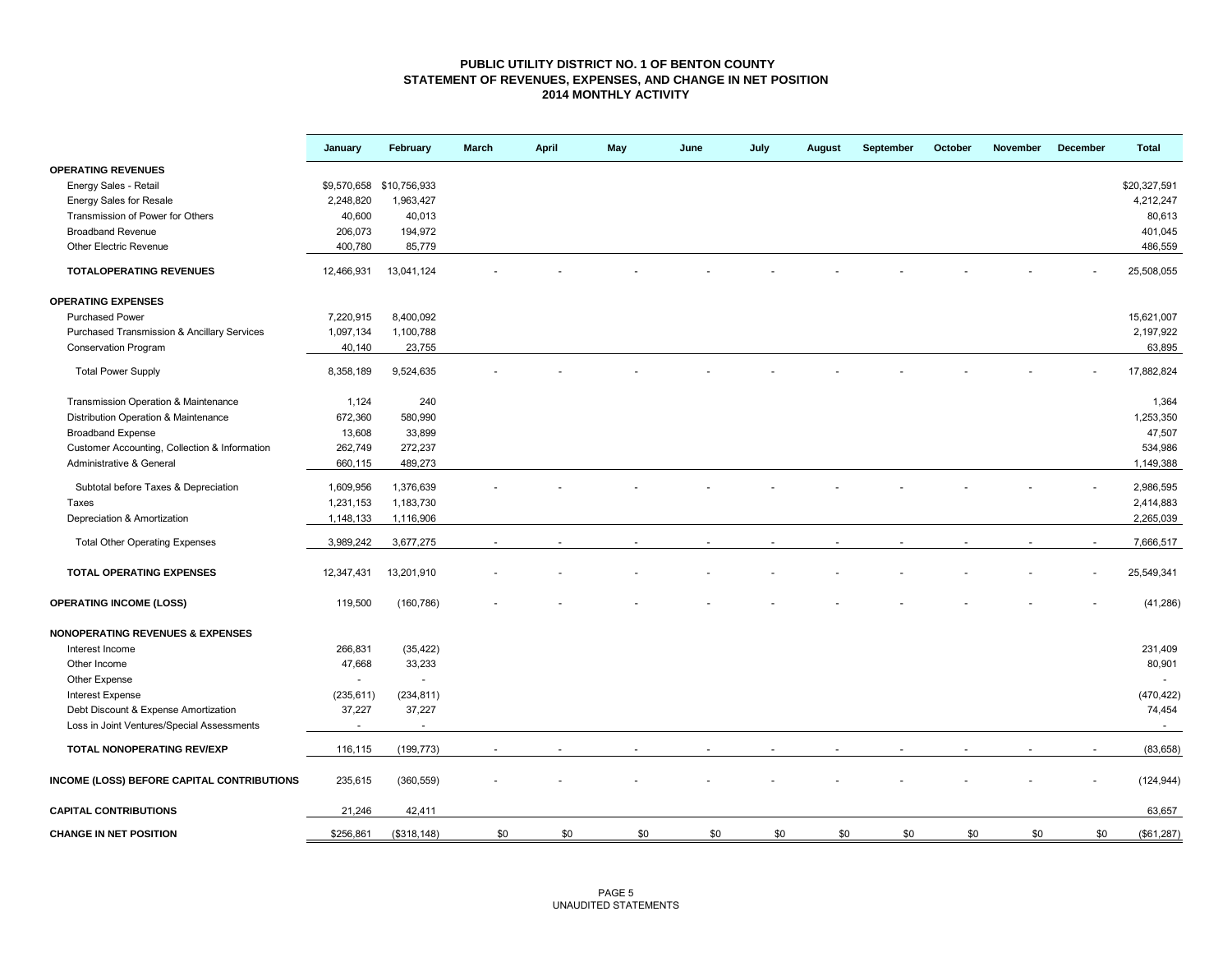#### **PUBLIC UTILITY DISTRICT NO. 1 OF BENTON COUNTY COMPARATIVE STATEMENT OF NET POSITION ASSETS AND DEFERRED OUTFLOWS OF RESOURCES**

|                                                                                                |                    |                        | Increase/(Decrease)  |         |
|------------------------------------------------------------------------------------------------|--------------------|------------------------|----------------------|---------|
| <b>ASSETS</b>                                                                                  | 2/28/2014          | 2/28/2013              | Amount               | Percent |
|                                                                                                |                    |                        |                      |         |
| <b>CURRENT ASSETS</b>                                                                          |                    |                        |                      |         |
| Cash & Cash Equivalents                                                                        |                    |                        |                      |         |
| Unrestricted Cash & Cash Equivalents                                                           | \$20,035,325       | \$32,595,312           | (\$12,559,987)       |         |
| Investments                                                                                    | 16,033,112         | 13,312,640             | 2,720,472            |         |
| Designated Rate Stabilization Fund                                                             | 7,500,000          | 7,500,000              |                      |         |
| Designated Debt Service Reserve Fund                                                           | 4,000,000          | 4,000,000              | $\sim$               |         |
| Designated BTOP Reserve Fund                                                                   | 348,813            | 348,813                |                      |         |
| Accounts Receivable, net                                                                       | 10,055,623         | 8,102,781              | 1,952,842            |         |
| <b>BPA Prepay Receivable</b>                                                                   | 600,000<br>79,694  | 77,885                 | 600,000              |         |
| <b>Accrued Interest Receivable</b><br>Wholesale Power Receivable                               | 919,818            |                        | 1,810                |         |
| <b>Accrued Unbilled Revenue</b>                                                                | 4,200,000          | 1,026,652<br>2,900,000 | (106, 833)           |         |
| <b>Inventory Materials &amp; Supplies</b>                                                      | 4,954,066          | 4,274,074              | 1,300,000<br>679,991 |         |
| Prepaid Expenses & Option Premiums                                                             | 627,452            |                        | 485,327              |         |
| <b>Total Current Assets</b>                                                                    | 69,353,904         | 142,126<br>74,280,281  |                      | $-7%$   |
|                                                                                                |                    |                        | (4,926,378)          |         |
| <b>NONCURRENT ASSETS</b>                                                                       |                    |                        |                      |         |
| Restricted Bond Reserve Fund                                                                   | 140,017            | 140,017                |                      |         |
| <b>Other Receivables</b>                                                                       | 90,799             | 103,017                | (12, 218)            |         |
| <b>BPA Prepay Receivable</b>                                                                   | 8,150,000          |                        | 8,150,000            |         |
| Deferred Purchased Power Costs                                                                 | 8,232,602          | 9,123,163              | (890, 561)           |         |
| <b>Other Deferred Charges</b>                                                                  | 220,578            | 230,844                | (10, 266)            |         |
|                                                                                                | 16,833,996         | 9,597,041              | (913, 045)           | 75%     |
| <b>Utility Plant</b>                                                                           |                    |                        |                      |         |
| Land and Intangible Plant                                                                      | 3,356,938          | 3,249,745              | 107,193              |         |
| <b>Electric Plant in Service</b>                                                               | 275,535,626        | 263,267,999            | 12,267,627           |         |
| <b>Construction Work in Progress</b>                                                           | 3,275,395          | 4,098,328              | (822, 932)           |         |
| <b>Accumulated Depreciation</b>                                                                | (160, 133, 640)    | (148, 286, 764)        | (11, 846, 876)       |         |
| <b>Net Utility Plant</b>                                                                       | 122,034,320        | 122,329,308            | (294, 988)           | 0%      |
| <b>Total Noncurrent Assets</b>                                                                 | 138,868,316        | 131,926,349            | 6,941,967            | 5%      |
| <b>Total Assets</b>                                                                            | 208,222,220        | 206,206,630            | 2,015,589            | 1%      |
| DEFERRED OUTFLOWS OF RESOURCES                                                                 |                    |                        |                      |         |
|                                                                                                |                    |                        |                      |         |
| Unamortized Loss on Defeased Debt<br>Accumulated Decrease in Fair Value of Hedging Derivatives | 180,959<br>892,996 | 245,095<br>52,712      | (64, 136)<br>840,284 |         |
|                                                                                                |                    |                        |                      |         |
| <b>Total Deferred Outflows of Resources</b>                                                    | 1,073,955          | 297,807                | 776,148              |         |
|                                                                                                |                    |                        |                      |         |
| TOTAL ASSETS & DEFERRED OUTFLOWS OF RESOURCES                                                  | \$209,296,175      | \$206,504,437          | \$2,791,738          | 1%      |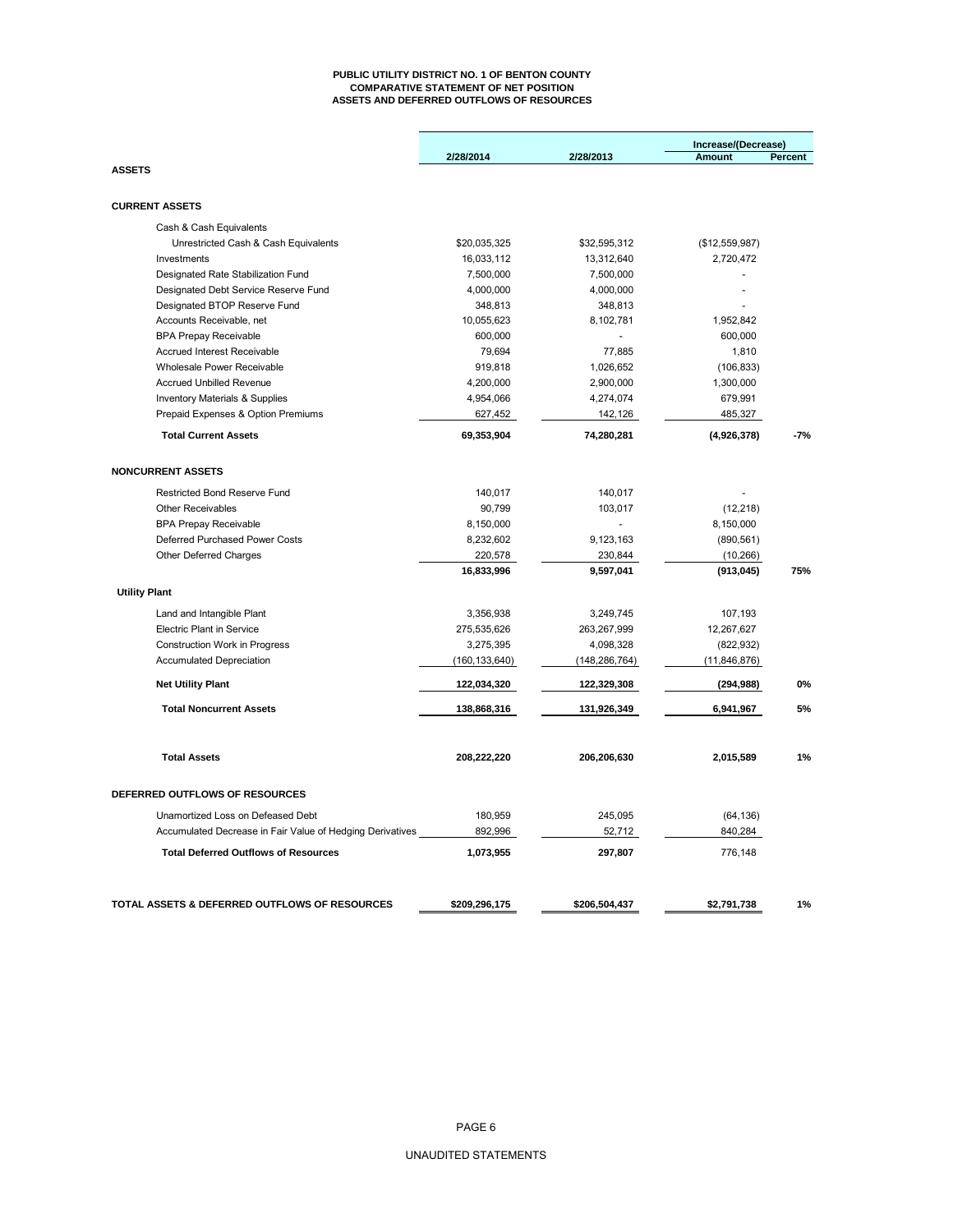#### **PUBLIC UTILITY DISTRICT NO. 1 OF BENTON COUNTY COMPARATIVE STATEMENT OF NET POSITION LIABILITIES AND DEFERRED INFLOWS OF RESOURCES**

|                                                                 |               |               | Increase/(Decrease) |         |
|-----------------------------------------------------------------|---------------|---------------|---------------------|---------|
|                                                                 | 2/28/2014     | 2/28/2013     | <b>Amount</b>       | Percent |
| <b>LIABILITIES</b>                                              |               |               |                     |         |
| <b>CURRENT LIABILITIES</b>                                      |               |               |                     |         |
| <b>Warrants Outstanding</b>                                     | \$354,739     | \$294,724     | \$60,015            |         |
| <b>Accounts Payable</b>                                         | 8,595,654     | 6,845,351     | 1,750,303           |         |
| <b>Customer Deposits</b>                                        | 1,331,843     | 1,264,687     | 67,156              |         |
| Accrued Taxes Payable                                           | 3,744,191     | 3,552,926     | 191,264             |         |
| Other Current & Accrued Liabilities                             | 1,342,833     | 1,394,475     | (51, 642)           |         |
| <b>Accrued Interest Payable</b>                                 | 851,905       | 883,147       | (31, 242)           |         |
| Revenue Bonds, Current Portion                                  | 3,035,000     | 2,940,000     | 95,000              |         |
| <b>Total Current Liabilities</b>                                | 19,256,164    | 17,175,310    | 2,080,854           | 12%     |
| <b>NONCURRENT LIABILITIES</b>                                   |               |               |                     |         |
| 2005 Bond Issue                                                 | 1,900,000     | 3,040,000     | (1, 140, 000)       |         |
| 2010 Bond Issue                                                 | 17,345,000    | 17,345,000    |                     |         |
| 2011 Bond Issue                                                 | 34,355,000    | 36,250,000    | (1,895,000)         |         |
| Unamortized Premium & Discount                                  | 3,988,491     | 4,509,928     | (521, 437)          |         |
| <b>Deferred Revenue</b>                                         | 298,976       | 1,284,459     | (985, 483)          |         |
| <b>BPA Prepay Incentive Credit</b>                              | 2,351,681     |               | 2,351,681           |         |
| <b>Other Liabilities</b>                                        | 2,702,986     | 1,731,679     | 971,308             |         |
| <b>Total Noncurrent Liabilities</b>                             | 62,942,134    | 64,161,066    | (1, 218, 932)       | $-2%$   |
| <b>Total Liabilities</b>                                        | 82,198,298    | 81,336,376    | 861,921             | 1%      |
| DEFERRED INFLOWS OF RESOURCES                                   |               |               |                     |         |
| Accumulated Increase in Fair Value of Hedging Derivatives       | 279,135       | 591,296       | (312, 161)          |         |
| <b>Total Deferred Inflows of Resources</b>                      | 279,135       | 591,296       | (312, 161)          | $-53%$  |
| <b>NET POSITION</b>                                             |               |               |                     |         |
| Net Investment in Capital Assets                                | 61,591,788    | 58,489,475    | 3,102,313           |         |
| <b>Restricted for Debt Service</b>                              | 140,017       | 140,017       |                     |         |
| Unrestricted                                                    | 65,086,937    | 65,947,273    | (860, 337)          |         |
| <b>Total Net Position</b>                                       | 126,818,742   | 124,576,765   | 2,241,977           | 2%      |
| TOTAL NET POSITION, LIABILITIES AND                             |               |               |                     |         |
| DEFERRED INFLOWS OF RESOURCES                                   |               |               |                     |         |
|                                                                 | \$209,296,175 | \$206,504,437 | \$2,791,738         | 1%      |
|                                                                 |               |               |                     |         |
| <b>CURRENT RATIO:</b><br>(Current Assets / Current Liabilities) | 3.60:1        | 4.32:1        |                     |         |
| <b>WORKING CAPITAL:</b>                                         | \$50,097,740  | \$57,104,971  | (\$7,007,232)       | $-12%$  |
| (Current Assets less Current Liabilities)                       |               |               |                     |         |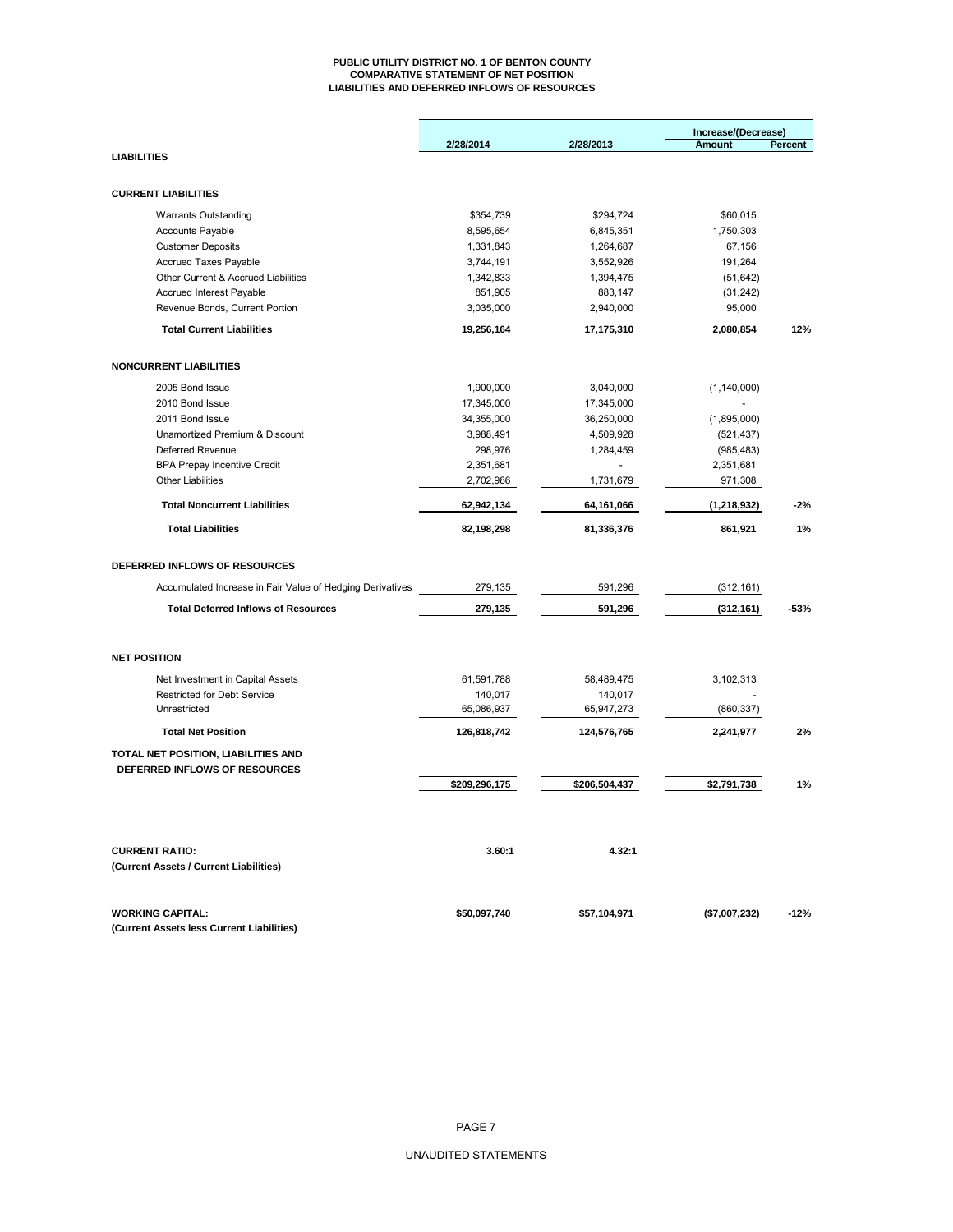#### **PUBLIC UTILITY DISTRICT NO. 1 OF BENTON COUNTY ENERGY STATISTICAL DATA CURRENT MONTH**

|                                                                              | 2/28/2014                  |                              |                | 2/28/2013                  |               |
|------------------------------------------------------------------------------|----------------------------|------------------------------|----------------|----------------------------|---------------|
|                                                                              |                            |                              | <b>PCT</b>     |                            | <b>PCT</b>    |
| <b>ENERGY SALES RETAIL - REVENUE</b>                                         | <b>ACTUAL</b>              | <b>BUDGET</b>                | <b>VAR</b>     | <b>ACTUAL</b>              | <b>VAR</b>    |
| Residential                                                                  | \$6,360,408                | \$5,626,663                  | 13%            | \$5,723,216                | 11%           |
| <b>Small General Service</b>                                                 | 787,402                    | 721,648                      | 9%             | 720,542                    | 9%            |
| <b>Medium General Service</b>                                                | 1,102,579                  | 994,967                      | 11%            | 990,262                    | 11%           |
| Large General Service                                                        | 1,106,908                  | 1,065,669                    | 4%             | 1,016,822                  | 9%            |
| Large Industrial                                                             | 273,863                    | 248,244                      | 10%            | 273,341                    | 0%            |
| Small Irrigation                                                             | 1                          | 574                          | $-100%$        |                            | n/a           |
| Large Irrigation<br><b>Street Lights</b>                                     | 21,173<br>17,733           | 33,697<br>17,756             | $-37%$<br>0%   | 31,880<br>15,118           | $-34%$<br>17% |
| <b>Security Lights</b>                                                       | 20,733                     | 20.551                       | 1%             | 20,194                     | 3%            |
| <b>Unmetered Accounts</b>                                                    | 13,996                     | 14,492                       | $-3%$          | 13,850                     | 1%            |
| <b>Billed Revenues Before Taxes</b>                                          | \$9,704,797                | \$8,744,261                  | 11%            | \$8,805,226                | 10%           |
| <b>City Occupation Taxes</b>                                                 | 573,137                    | 524,428                      | 9%             | 526,590                    | 9%            |
| Bad Debt Expense (reduced from 0.25% to 0.2% of retail sales in August 2013) | (21,000)                   | (19, 334)                    | 9%             | (24,000)                   | $-13%$        |
| <b>Unbilled Revenue</b>                                                      | 500,000                    | 500,000                      | 0%             | (1,000,000)                | $-150%$       |
| <b>TOTAL SALES - REVENUE</b>                                                 | \$10,756,933               | \$9,749,355                  | 10%            | \$8,307,816                | 29%           |
| <b>ENERGY SALES RETAIL - kWh</b>                                             |                            |                              |                |                            |               |
| Residential                                                                  | 86,856,866                 | 75,977,359                   | 14%            | 77,488,047                 | 12%           |
| <b>Small General Service</b>                                                 | 11,773,687                 | 10,673,505                   | 10%            | 10,700,711                 | 10%           |
| <b>Medium General Service</b>                                                | 16, 174, 267               | 14,688,808                   | 10%            | 14,629,522                 | 11%           |
| Large General Service                                                        | 18,004,500                 | 16,768,875                   | 7%             | 16,370,904                 | 10%           |
| Large Industrial                                                             | 5,695,020                  | 4,680,810                    | 22%            | 5,690,550                  | 0%            |
| Small Irrigation                                                             |                            | 1,861                        | n/a            |                            | n/a           |
| Large Irrigation                                                             | 266,769                    | 485,123                      | $-45%$         | 415,476                    | $-36%$        |
| <b>Street Lights</b>                                                         | 229,425                    | 247,374                      | $-7%$          | 229,267                    | 0%            |
| Security Lights                                                              | 103.678                    | 89,197                       | 16%            | 104,964                    | $-1%$         |
| <b>Unmetered Accounts</b><br><b>TOTAL kWh BILLED</b>                         | 247,516<br>139,351,728     | 245,620<br>123,858,532       | 1%<br>13%      | 245,210<br>125,874,651     | 1%<br>11%     |
|                                                                              |                            |                              |                |                            |               |
| <b>NET POWER COST</b>                                                        |                            |                              |                |                            |               |
| <b>BPA Power Costs</b>                                                       |                            |                              |                |                            |               |
| Slice                                                                        | \$2,687,251                | \$2,687,244                  | 0%             | \$2,679,196                | 0%            |
| <b>Block</b><br>Subtotal                                                     | 1,926,869                  | 1,926,907                    | 0%<br>0%       | 1,709,594<br>4,388,790     | 13%<br>5%     |
| <b>Other Power Purchases</b>                                                 | 4,614,120<br>2,168,555     | 4,614,151<br>563,949         | 285%           | 711,684                    | 205%          |
| Frederickson                                                                 | 1,617,416                  | 1,410,906                    | 15%            | 796,854                    | 103%          |
| Transmission                                                                 | 739,291                    | 738,457                      | 0%             | 639,668                    | 16%           |
| Ancillary                                                                    | 361,497                    | 298,137                      | 21%            | 259,754                    | 39%           |
| <b>Conservation Program</b>                                                  | 23,755                     | 110,322                      | $-78%$         | 88,127                     | $-73%$        |
| <b>Gross Power Costs</b>                                                     | 9,524,634                  | 7,735,922                    | 23%            | 6,884,876                  | 38%           |
| Less Sales for Resale-Energy                                                 | (1, 564, 134)              | (1, 290, 654)                | 21%            | (1,221,478)                | 28%           |
| Less Sales for Resale-Gas<br>Less Transmission of Power for Others           | (399, 293)                 |                              | n/a            |                            | n/a<br>-41%   |
| <b>NET POWER COSTS</b>                                                       | (40, 013)<br>\$7,521,195   | (41, 667)<br>\$6,403,601     | -4%<br>17%     | (67, 684)<br>\$5,595,714   | 34%           |
|                                                                              |                            |                              |                |                            |               |
| <b>NET POWER - kWh</b>                                                       |                            |                              |                |                            |               |
| <b>BPA Power Costs</b><br>Slice                                              | 67,172,000                 | 67,097,377                   | 0%             | 77,023,000                 | $-13%$        |
| <b>Block</b>                                                                 | 59,345,000                 | 59,344,802                   | 0%             | 56,129,000                 | 6%            |
| Subtotal                                                                     | 126,517,000                | 126,442,179                  | 0%             | 133,152,000                | -5%           |
| <b>Other Power Purchases</b>                                                 | 18,620,597                 | 10,341,703                   | 80%            | 14,277,528                 | 30%           |
| Frederickson                                                                 | 14,314,000                 | 33,600,000                   | -57%           | 5,332,000                  | 168%          |
| Gross Power kWh                                                              | 159,451,597                | 170,383,882                  | -6%            | 152,761,528                | 4%            |
| Less Sales for Resale                                                        | (28, 221, 000)             | (23,040,000)                 | 22%            | (38, 390, 000)             | -26%          |
| Less Transmission Losses/Imbalance<br><b>NET POWER - kWh</b>                 | (1,789,000)<br>129,441,597 | (2, 255, 507)<br>145,088,375 | $-21%$<br>-11% | (2,535,000)<br>111,836,528 | -29%<br>16%   |
|                                                                              |                            |                              |                |                            |               |
| <b>COST PER MWh: (dollars)</b>                                               |                            |                              |                |                            |               |
| Gross Power Cost (average)                                                   | \$59.73                    | \$45.40                      | 32%            | \$45.07                    | 33%           |
| Net Power Cost                                                               | \$58.10                    | \$44.14                      | 32%            | \$50.03                    | 16%           |
| <b>BPA Power Cost</b>                                                        | \$36.47                    | \$36.49                      | 0%             | \$32.96                    | 11%           |
| Sales for Resale                                                             | \$55.42                    | \$21.72                      | 155%           | \$31.82                    | 74%           |
| <b>ACTIVE SERVICE AGREEMENTS:</b>                                            |                            |                              |                |                            |               |
| Residential                                                                  | 41,582                     |                              |                | 41,061                     | 1%            |
| <b>Small General Service</b>                                                 | 4,717                      |                              |                | 4,657                      | 1%            |
| <b>Medium General Service</b>                                                | 755                        |                              |                | 742                        | 2%            |
| Large General Service                                                        | 147                        |                              |                | 143                        | 3%            |
| Large Industrial                                                             | 3                          |                              |                | 3                          | 0%            |
| Small Irrigation<br>Large Irrigation                                         | 564<br>215                 |                              |                | 554<br>162                 | 2%<br>33%     |
| <b>Street Lights</b>                                                         | 9                          |                              |                | 9                          | 0%            |
| <b>Security Lights</b>                                                       | 1,500                      |                              |                | 1,477                      | 2%            |
| <b>Unmetered Accounts</b>                                                    | 357                        |                              |                | 354                        | 1%            |
| <b>TOTAL</b>                                                                 | 49,849                     |                              |                | 49,162                     | 1%            |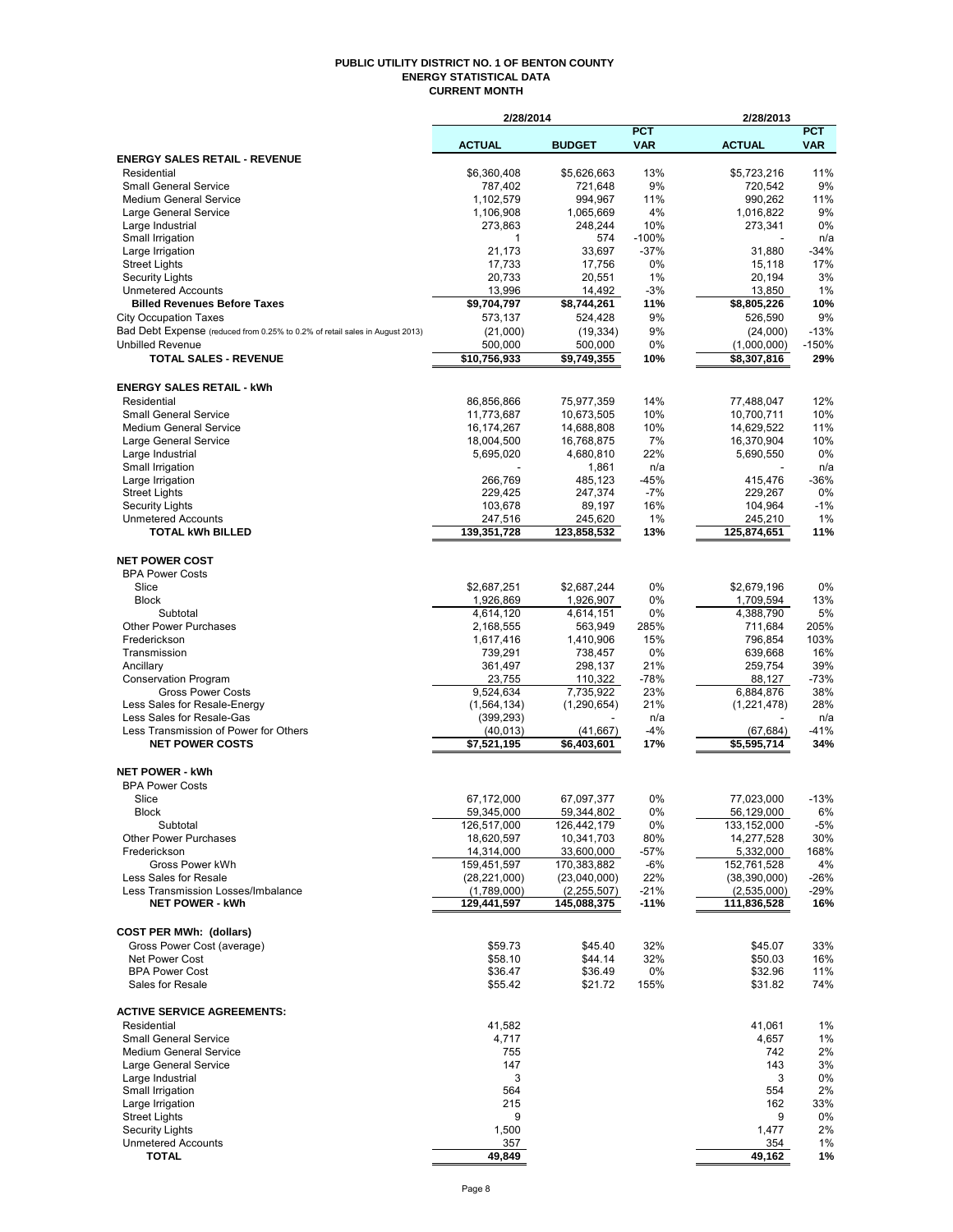#### **PUBLIC UTILITY DISTRICT NO. 1 OF BENTON COUNTY ENERGY STATISTICAL DATA YEAR TO DATE**

|                                                                              | 2/28/2014                 |                          |                          | 2/28/2013               |                          |
|------------------------------------------------------------------------------|---------------------------|--------------------------|--------------------------|-------------------------|--------------------------|
|                                                                              | <b>ACTUAL</b>             | <b>BUDGET</b>            | <b>PCT</b><br><b>VAR</b> | <b>ACTUAL</b>           | <b>PCT</b><br><b>VAR</b> |
| <b>ENERGY SALES RETAIL - REVENUE</b>                                         |                           |                          |                          |                         |                          |
| Residential                                                                  | \$13.002.785              | \$12,408,273             | 5%                       | \$12,022,092            | 8%                       |
| Small General Service                                                        | 1,586,732                 | 1,514,833                | 5%                       | 1,482,729               | 7%                       |
| <b>Medium General Service</b><br>Large General Service                       | 2,199,947<br>2,207,015    | 2,223,984<br>2,374,516   | $-1%$<br>$-7%$           | 2,020,603<br>2,141,024  | 9%<br>3%                 |
| Large Industrial                                                             | 567,964                   | 578,139                  | $-2%$                    | 570,481                 | 0%                       |
| Small Irrigation                                                             | 1                         | 1,064                    | $-100%$                  | 7                       | $-84%$                   |
| Large Irrigation                                                             | 35,635                    | 54,008                   | $-34%$                   | 46,081                  | $-23%$                   |
| <b>Street Lights</b>                                                         | 35,467                    | 35,037                   | 1%                       | 33,485                  | 6%                       |
| <b>Security Lights</b>                                                       | 41,156                    | 41,104                   | 0%                       | 40,448                  | 2%                       |
| <b>Unmetered Accounts</b><br><b>Billed Revenues Before Taxes</b>             | 27,993<br>\$19,704,694    | 28,984<br>\$19,259,942   | -3%<br>2%                | 27,700<br>\$18,384,649  | 1%<br>7%                 |
| <b>City Occupation Taxes</b>                                                 | 1,165,898                 | 1,154,416                | 1%                       | 1,085,806               | 7%                       |
| Bad Debt Expense (reduced from 0.25% to 0.2% of retail sales in August 2013) | (43,000)                  | (42, 584)                | 1%                       | (50,000)                | $-14%$                   |
| <b>Unbilled Revenue</b>                                                      | (500,000)                 | (500,000)                | 0%                       | (1,097,000)             | $-54%$                   |
| <b>TOTAL SALES - REVENUE</b>                                                 | \$20,327,592              | \$19,871,774             | 2%                       | \$18,323,455            | 11%                      |
| <b>ENERGY SALES RETAIL - kWh</b>                                             |                           |                          |                          |                         |                          |
| Residential                                                                  | 177,851,911               | 168,940,668              | 5%                       | 163,421,951             | 9%                       |
| <b>Small General Service</b>                                                 | 23,776,571                | 22,512,835               | 6%                       | 22,095,435              | 8%                       |
| <b>Medium General Service</b>                                                | 32,430,032                | 31,584,642               | 3%                       | 30,005,238              | 8%                       |
| Large General Service                                                        | 36,047,640                | 36,328,435               | $-1%$                    | 34,734,110              | 4%                       |
| Large Industrial<br>Small Irrigation                                         | 11,898,075                | 11,667,418<br>4,302      | 2%<br>n/a                | 11,994,080<br>101       | $-1%$<br>n/a             |
| Large Irrigation                                                             | 514,097                   | 818,765                  | $-37%$                   | 674,537                 | $-24%$                   |
| <b>Street Lights</b>                                                         | 458,850                   | 494,695                  | $-7%$                    | 458,534                 | 0%                       |
| <b>Security Lights</b>                                                       | 207,356                   | 178,310                  | 16%                      | 209,928                 | $-1%$                    |
| <b>Unmetered Accounts</b>                                                    | 495,202                   | 491,240                  | $1\%$                    | 489,124                 | 1%                       |
| <b>TOTAL kWh BILLED</b>                                                      | 283,679,734               | 273,021,310              | 4%                       | 264,083,038             | 7%                       |
| <b>NET POWER COST</b>                                                        |                           |                          |                          |                         |                          |
| <b>BPA Power Costs</b>                                                       |                           |                          |                          |                         |                          |
| Slice                                                                        | \$5,374,777               | \$5,374,488              | 0%                       | \$5,358,392             | 0%                       |
| <b>Block</b><br>Subtotal                                                     | 3,961,880                 | 3,961,948                | 0%<br>0%                 | 3,547,866               | 12%<br>5%                |
| <b>Other Power Purchases</b>                                                 | 9,336,657<br>3,037,076    | 9,336,436<br>1,041,181   | 192%                     | 8,906,258<br>1,531,494  | 98%                      |
| Frederickson                                                                 | 3,247,273                 | 2,975,907                | 9%                       | 1,427,314               | 128%                     |
| Transmission                                                                 | 1,477,948                 | 1,476,914                | 0%                       | 1,278,882               | 16%                      |
| Ancillary                                                                    | 719,974                   | 620,752                  | 16%                      | 639,390                 | 13%                      |
| <b>Conservation Program</b>                                                  | 63,895                    | 220,644                  | $-71%$                   | 250,904                 | $-75%$                   |
| <b>Gross Power Costs</b>                                                     | 17,882,823                | 15,671,835               | 14%                      | 14,034,242              | 27%                      |
| Less Sales for Resale-Energy<br>Less Sales for Resale-Gas                    | (3,812,954)<br>(399, 293) | (2,921,405)              | 31%<br>n/a               | (2,659,984)             | 43%<br>n/a               |
| Less Transmission of Power for Others                                        | (80, 613)                 | (83, 333)                | -3%                      | (130, 388)              | $-38%$                   |
| <b>NET POWER COSTS</b>                                                       | \$13,589,964              | \$12,667,096             | 7%                       | \$11,243,870            | 21%                      |
| <b>NET POWER - kWh</b>                                                       |                           |                          |                          |                         |                          |
| <b>BPA Power Costs</b>                                                       |                           |                          |                          |                         |                          |
| Slice                                                                        | 149,076,000               | 146,974,565              | 1%                       | 183,543,000             | $-19%$                   |
| Block                                                                        | 138,471,000               | 138,471,204              | 0%                       | 130,967,000             | 6%                       |
| Subtotal                                                                     | 287,547,000               | 285,445,769              | 1%                       | 314,510,000             | $-9%$                    |
| <b>Other Power Purchases</b><br>Frederickson                                 | 34,252,491<br>39,228,000  | 19,706,117<br>70,800,000 | 74%<br>$-45%$            | 33,351,612<br>5,332,000 | 3%<br>636%               |
| Gross Power kWh                                                              | 361,027,491               | 375,951,886              | $-4%$                    | 353,193,612             | 2%                       |
| Less Sales for Resale                                                        | (84,084,000)              | (38,063,337)             | 121%                     | (86,020,000)            | $-2%$                    |
| Less Transmission Losses/Imbalance                                           | (4,833,000)               | (4,643,498)              | 4%                       | (6,365,000)             | -24%                     |
| <b>NET POWER - kWh</b>                                                       | 272,110,491               | 333,245,051              | $-18%$                   | 260,808,612             | 4%                       |
| <b>COST PER MWh: (dollars)</b>                                               |                           |                          |                          |                         |                          |
| Gross Power Cost (average)<br>Net Power Cost                                 | \$49.53                   | \$41.69                  | 19%<br>31%               | \$39.74                 | 25%                      |
| <b>BPA Power Cost</b>                                                        | \$49.94<br>\$32.47        | \$38.01<br>\$32.71       | $-1%$                    | \$43.11<br>\$28.32      | 16%<br>15%               |
| Sales for Resale                                                             | \$45.35                   | \$27.21                  | 67%                      | \$30.92                 | 47%                      |
| <b>AVERAGE ACTIVE SERVICE AGREEMENTS:</b>                                    |                           |                          |                          |                         |                          |
| Residential                                                                  | 41,579                    |                          |                          | 41,047                  | 1%                       |
| <b>Small General Service</b>                                                 | 4,716                     |                          |                          | 4,653                   | 1%                       |
| <b>Medium General Service</b>                                                | 756                       |                          |                          | 742                     | 2%                       |
| Large General Service                                                        | 147                       |                          |                          | 143                     | 2%                       |
| Large Industrial                                                             | 3                         |                          |                          | 3                       | 0%                       |
| Small Irrigation<br>Large Irrigation                                         | 564<br>215                |                          |                          | 555<br>162              | 2%<br>33%                |
| <b>Street Lights</b>                                                         | 9                         |                          |                          | 9                       | 0%                       |
| <b>Security Lights</b>                                                       | 1,501                     |                          |                          | 1,478                   | 2%                       |
| <b>Unmetered Accounts</b>                                                    | 357                       |                          |                          | 353                     | 1%                       |
| <b>TOTAL</b>                                                                 | 49,845                    |                          |                          | 49,143                  | 1%                       |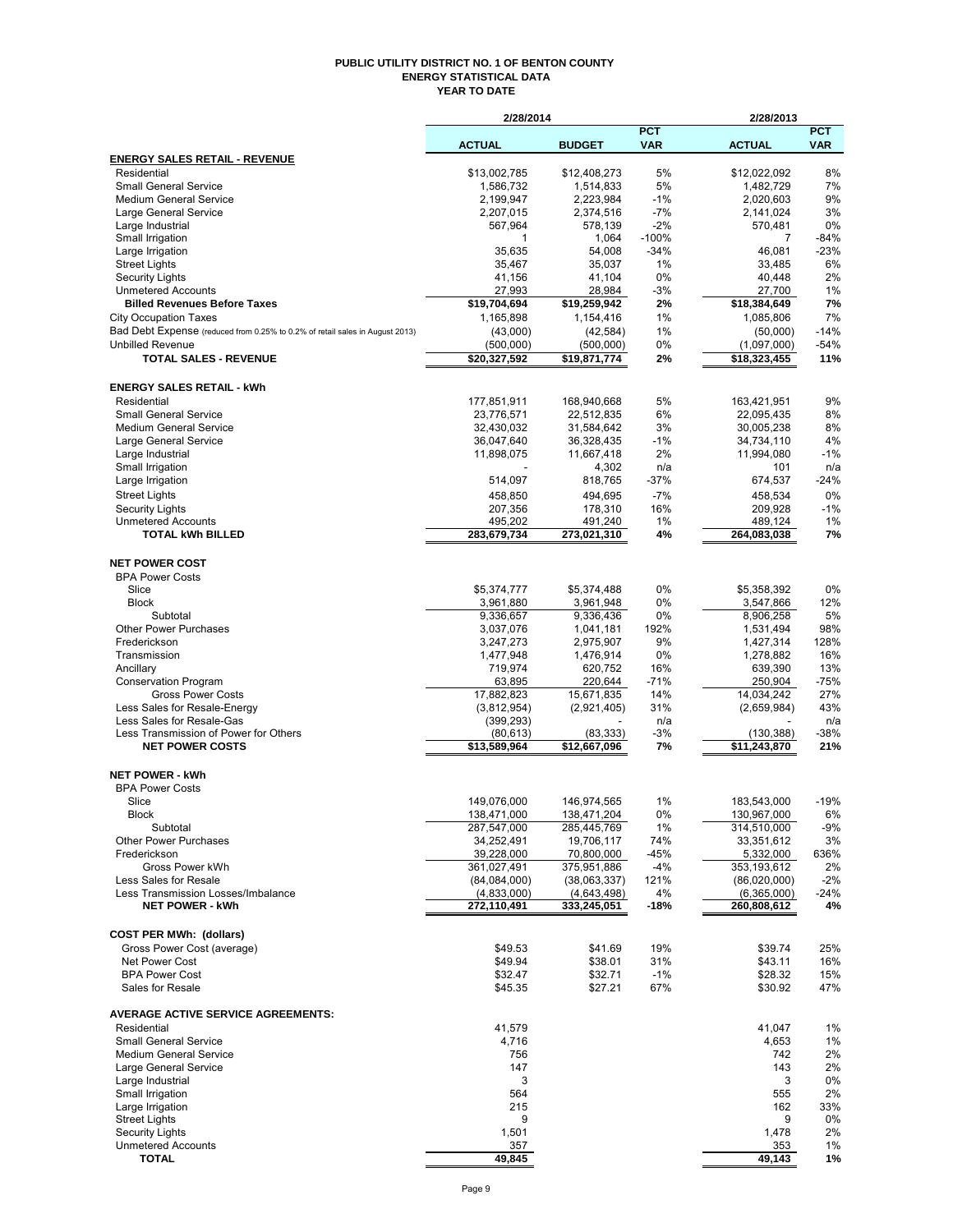#### **PUBLIC UTILITY DISTRICT NO. 1 OF BENTON COUNTY KWH SALES MONTHLY ACTIVITY**

|                               | January                  | February                 | March                    | April                    | May                      | June                     | July                     | August                   | September                | October                  | November                 | December                 | Total                      |
|-------------------------------|--------------------------|--------------------------|--------------------------|--------------------------|--------------------------|--------------------------|--------------------------|--------------------------|--------------------------|--------------------------|--------------------------|--------------------------|----------------------------|
| Residential                   |                          |                          |                          |                          |                          |                          |                          |                          |                          |                          |                          |                          |                            |
| 2010                          | 90,401,297               | 62,193,032               | 53,340,924               | 52,167,129               | 41,358,640               | 36,991,324               | 46,276,194               | 56,798,929               | 45,223,487               | 39,318,660               | 47, 167, 407             | 83,538,257               | 654,775,280                |
| 2011                          | 87,928,561               | 74,994,510               | 66,362,298               | 56,496,440               | 44,658,070               | 38,780,815               | 45,214,732               | 49,562,439               | 53,301,689               | 40,235,412               | 51,381,140               | 79,037,233               | 687,953,339                |
| 2012                          | 88,212,383               | 80,652,978               | 57,019,446               | 49,435,721               | 40,022,618               | 41,521,205               | 46,830,893               | 57,987,360               | 50,232,442               | 36,528,055               | 52,822,005               | 66,753,204               | 668,018,310                |
| 2013                          | 85,933,904               | 77,488,047               | 56,513,417               | 48,071,841               | 41,520,865               | 42,301,535               | 51,932,912               | 59,463,795               | 53,272,213               | 41,006,176               | 52,879,427               | 87,502,483               | 697,886,615                |
| 2014                          | 90,995,045               | 86,856,866               |                          |                          |                          |                          |                          |                          |                          |                          |                          |                          | 177,851,911                |
| <b>Small General Service</b>  |                          |                          |                          |                          |                          |                          |                          |                          |                          |                          |                          |                          |                            |
| 2010                          | 11,298,796               | 9,359,091                | 8,325,664                | 8,910,446                | 8,119,117                | 9,131,977                | 9,264,244                | 11,772,305               | 9,928,289                | 8,493,299                | 7,952,158                | 10,927,613               | 113,482,999                |
| 2011                          | 11,059,833               | 10,192,630               | 9,181,231                | 9,382,413                | 9,157,991                | 9,277,162                | 10,078,685               | 10,533,804               | 10,921,485               | 9,047,075                | 8,522,751                | 10,983,138               | 118,338,198                |
| 2012                          | 11,620,253               | 11,081,244               | 8,731,569                | 8,613,151                | 9,186,607                | 9,378,977                | 10,247,220               | 11,671,124               | 11,202,911               | 8,464,869                | 9,293,606                | 9,929,524                | 119,421,055                |
| 2013<br>2014                  | 11,394,724<br>12,002,884 | 10,700,711<br>11,773,687 | 8,862,866                | 8,958,701                | 9,285,161                | 9,833,210                | 10,896,923               | 12,097,199               | 11,379,590               | 8,965,721                | 9,306,967                | 11,245,947               | 122,927,720<br>23,776,571  |
|                               |                          |                          |                          |                          |                          |                          |                          |                          |                          |                          |                          |                          |                            |
| <b>Medium General Service</b> |                          |                          |                          |                          |                          |                          |                          |                          |                          |                          |                          |                          |                            |
| 2010<br>2011                  | 14,902,921<br>15,884,076 | 13,314,190<br>14,063,566 | 12,537,015<br>13,241,633 | 13,120,661<br>14,443,388 | 12,944,989<br>14,171,832 | 14,180,341<br>13,508,596 | 14,246,821<br>14,835,014 | 16,794,209<br>15,898,300 | 14,755,524<br>16,378,392 | 14,240,649<br>13,612,489 | 13,708,861<br>12,898,272 | 16,121,462<br>16,527,877 | 170,867,643<br>175,463,435 |
| 2012                          | 15,995,754               | 14,843,947               | 12,863,785               | 13,464,357               | 13,553,914               | 14,103,136               | 14,973,817               | 16,437,847               | 16,513,370               | 14,079,820               | 14,709,116               | 14,459,816               | 175,998,679                |
| 2013                          | 15,375,716               | 14,629,522               | 12,714,807               | 13,158,263               | 13,461,961               | 14,198,240               | 15,233,651               | 16,943,765               | 16, 157, 388             | 14,583,038               | 14,990,108               | 15,803,535               | 177,249,994                |
| 2014                          | 16,255,765               | 16,174,267               |                          |                          |                          |                          |                          |                          |                          |                          |                          |                          | 32,430,032                 |
| <b>Large General Service</b>  |                          |                          |                          |                          |                          |                          |                          |                          |                          |                          |                          |                          |                            |
| 2010                          | 19,010,500               | 17,541,520               | 16,854,980               | 18,160,760               | 16,381,580               | 17,513,200               | 17,387,620               | 20,804,880               | 19,173,218               | 20,426,577               | 16,918,637               | 18,512,888               | 218,686,360                |
| 2011                          | 16,667,038               | 16,211,666               | 15,328,400               | 17,016,972               | 16,378,040               | 16,603,740               | 17,087,020               | 17,842,100               | 20,127,280               | 18,812,860               | 16,068,160               | 21,525,480               | 209,668,756                |
| 2012                          | 17,752,480               | 17,246,280               | 15,614,938               | 17,276,652               | 17,948,285               | 17,269,044               | 17,262,035               | 20,169,040               | 19,875,000               | 19,266,300               | 20,172,401               | 17,524,790               | 217, 377, 245              |
| 2013                          | 18,363,206               | 16,370,904               | 16,064,720               | 17,280,008               | 17,300,043               | 17,480,703               | 18,704,243               | 20,956,543               | 20,230,220               | 19,362,880               | 19,518,760               | 17,683,240               | 219,315,470                |
| 2014                          | 18,043,140               | 18,004,500               |                          |                          |                          |                          |                          |                          |                          |                          |                          |                          | 36,047,640                 |
| Large Industrial              |                          |                          |                          |                          |                          |                          |                          |                          |                          |                          |                          |                          |                            |
| 2010                          | 6,226,555                | 2,227,330                | 5,627,800                | 5,390,705                | 4,714,640                | 4,859,035                | 5,872,735                | 6,107,230                | 3,465,780                | 1,323,980                | 3,398,080                | 6,150,790                | 55,364,660                 |
| 2011                          | 6,299,710                | 4,802,485                | 6,254,835                | 4,856,705                | 6,011,530                | 5,928,790                | 6,292,475                | 6,387,425                | 5,827,005                | 3,302,090                | 2,967,790                | 6,479,970                | 65,410,810                 |
| 2012                          | 6,484,220                | 5,701,260                | 6,243,370                | 6,036,840                | 5,596,185                | 5,463,635                | 5,815,140                | 6,333,690                | 4,362,805                | 6,313,930                | 6,307,555                | 5,916,535                | 70,575,165                 |
| 2013<br>2014                  | 6,303,530<br>6,203,055   | 5,690,550<br>5,695,020   | 5,970,720                | 6,363,470                | 6,331,645                | 6,273,940                | 6,074,935                | 6,052,520                | 3,037,994                | 6,374,590                | 4,922,960                | 6,405,925                | 69,802,779<br>11,898,075   |
| <b>Small Irrigation</b>       |                          |                          |                          |                          |                          |                          |                          |                          |                          |                          |                          |                          |                            |
| 2010                          | 3,396                    | 2,521                    | 483,824                  | 1,399,009                | 1,838,477                | 1,849,940                | 2,883,755                | 2,863,673                | 2,013,784                | 1,060,170                | 19,954                   | 27,645                   | 14,446,148                 |
| 2011                          | 3,723                    | 2,907                    | 337,065                  | 903,922                  | 1,753,860                | 2,125,131                | 2,842,380                | 3,157,391                | 2,260,605                | 1,098,718                | 113,937                  | 6,895                    | 14,606,534                 |
| 2012                          | 98                       | 8                        | 300,470                  | 947,657                  | 2,146,900                | 2,179,098                | 3,052,837                | 3,270,042                | 2,207,181                | 1,058,286                | 2,284                    | $\overline{7}$           | 15,164,868                 |
| 2013                          | 101                      |                          | 480,748                  | 1,347,003                | 2,288,143                | 2,390,103                | 3,152,789                | 2,941,397                | 1,826,383                | 742,890                  | 41,696                   | 30                       | 15,211,283                 |
| 2014                          |                          |                          |                          |                          |                          |                          |                          |                          |                          |                          |                          |                          |                            |
| Large Irrigation              |                          |                          |                          |                          |                          |                          |                          |                          |                          |                          |                          |                          |                            |
| 2010                          | 251,961                  | 245,201                  | 14,015,664               | 30,160,039               | 44,624,155               | 62,095,079               | 92,003,942               | 70,557,508               | 25,081,761               | 13,694,765               | 3,529,354                | 615,864                  | 356,875,293                |
| 2011                          | 58,069                   | 431,210                  | 4,512,419                | 21,126,273               | 36,909,547               | 72,058,616               | 86,862,127               | 84,616,557               | 40,855,201               | 14,327,819               | 5,400,066                | 234,854                  | 367,392,758                |
| 2012                          | 527,285                  | 661,067                  | 6,815,749                | 22,601,004               | 63,674,660               | 58,919,819               | 83,415,022               | 75,956,400               | 37,124,484               | 18,674,352               | 1,931,662                | 271,944                  | 370,573,448                |
| 2013<br>2014                  | 259,061<br>247,328       | 415,476<br>266,769       | 10,346,643               | 24,726,514               | 62,939,428               | 75,510,554               | 97,242,342               | 66,591,892               | 27,504,705               | 18,933,975               | 5,069,220                | (2, 131, 722)            | 387,408,088<br>514,097     |
|                               |                          |                          |                          |                          |                          |                          |                          |                          |                          |                          |                          |                          |                            |
| <b>Street Lights</b><br>2010  | 359,359                  | 359,449                  | 360,313                  | 361,789                  | 361,879                  | 362,059                  | 362,059                  | 362,131                  | 362,059                  | 362,419                  | 362,383                  | 363,535                  | 4,339,434                  |
| 2011                          | 447,437                  | 447,617                  | 447,617                  | 447,905                  | 447,905                  | 471,089                  | 471,071                  | 469,991                  | 469,991                  | 470,063                  | 470,675                  | 470,680                  | 5,532,041                  |
| 2012                          | 432,872                  | 432,872                  | 398,337                  | 356,249                  | 346,935                  | 339,628                  | 339,628                  | 327,569                  | 309,982                  | 300,873                  | 285,170                  | 266,257                  | 4,136,372                  |
| 2013                          | 229,267                  | 229,267                  | 229,161                  | 229,161                  | 229,161                  | 229,161                  | 229,161                  | 229,209                  | 229,209                  | 229,245                  | 229,395                  | 229,425                  | 2,750,822                  |
| 2014                          | 229,425                  | 229,425                  |                          |                          |                          |                          |                          |                          |                          |                          |                          |                          | 458,850                    |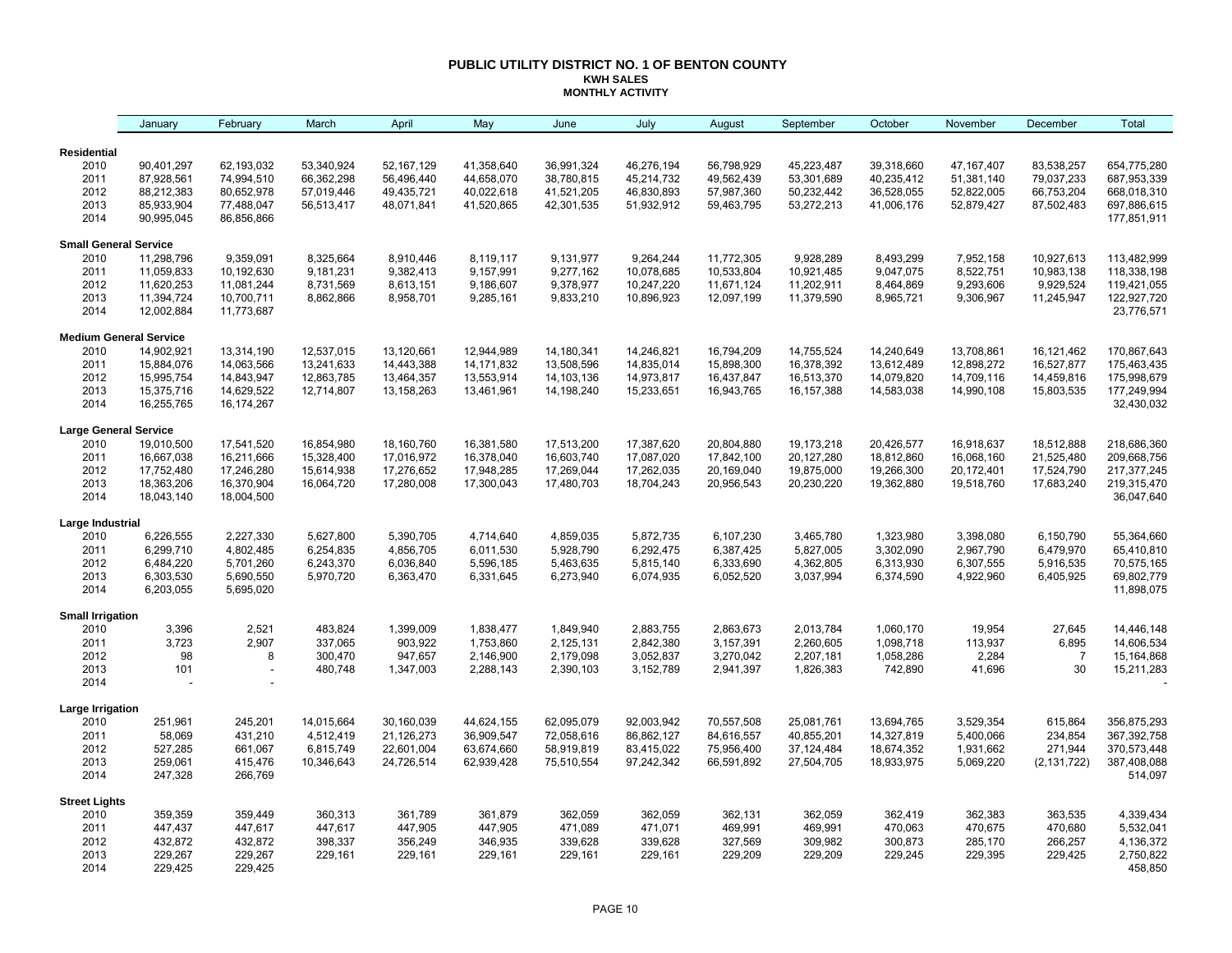#### **PUBLIC UTILITY DISTRICT NO. 1 OF BENTON COUNTY KWH SALES MONTHLY ACTIVITY**

|                        | January     | February    | March       | April       | May         | June        | July        | August      | September     | October     | November    | December    | Total        |
|------------------------|-------------|-------------|-------------|-------------|-------------|-------------|-------------|-------------|---------------|-------------|-------------|-------------|--------------|
| <b>Security Lights</b> |             |             |             |             |             |             |             |             |               |             |             |             |              |
| 2010                   | 87,282      | 87,282      | 87,219      | 89,442      | 89,370      | 89,334      | 89,406      | 89,082      | 89,298        | 90,144      | 90,252      | 90,369      | 1,068,480    |
| 2011                   | 90,387      | 90,567      | 90,675      | 90,675      | 90,747      | 91,323      | 90,855      | 90,207      | 90,315        | 90,315      | 90,315      | 90,459      | 1,086,840    |
| 2012                   | 90,387      | 90,459      | 90,387      | 90,423      | 90,135      | 90,099      | 90,135      | 90,135      | 90,135        | 90,873      | 90,765      | 89,811      | 1,083,744    |
| 2013                   | 104,964     | 104,964     | 105,351     | 105,258     | 105,222     | 105,163     | 105,163     | 104,948     | 104,561       | 104,346     | 103,807     | 103,678     | 1,257,425    |
| 2014                   | 103,678     | 103,678     |             |             |             |             |             |             |               |             |             |             | 207,356      |
| <b>Unmetered</b>       |             |             |             |             |             |             |             |             |               |             |             |             |              |
| 2010                   | 240,695     | 240,695     | 240,695     | 240,695     | 240,821     | 241,945     | 241,945     | 241,945     | 238,908       | 241,024     | 243,193     | 243,193     | 2,895,754    |
| 2011                   | 243,193     | 243,193     | 243,193     | 243,193     | 242,209     | 242,209     | 242,324     | 242,154     | 242,154       | 242,154     | 241,579     | 241,464     | 2,909,019    |
| 2012                   | 241,464     | 241,464     | 244,466     | 244,466     | 244,466     | 244,472     | 244,472     | 244,472     | 244,472       | 244,472     | 244,472     | 244,472     | 2,927,630    |
| 2013                   | 243,914     | 245,210     | 246,506     | 246,506     | 247,676     | 247,676     | 247,676     | 247,676     | 247,676       | 247,676     | 247,676     | 247,686     | 2,963,554    |
| 2014                   | 247,686     | 247,516     |             |             |             |             |             |             |               |             |             |             | 495,202      |
| <b>Total</b>           |             |             |             |             |             |             |             |             |               |             |             |             |              |
| 2010                   | 142,782,762 | 105,570,311 | 111,874,098 | 130,000,675 | 130,673,668 | 147,314,234 | 188,628,721 | 186,391,892 | 120,332,108   | 99,251,687  | 93,390,279  | 136,591,616 | ,592,802,051 |
| 2011                   | 138,682,027 | 121,480,351 | 115,999,366 | 125,007,886 | 129,821,731 | 159,087,471 | 184,016,683 | 188,800,368 | 150,474,117   | 101,238,995 | 98,154,685  | 135,598,050 | 648,361,730  |
| 2012                   | 141,357,196 | 130,951,579 | 108,322,517 | 119,066,520 | 152,810,705 | 149,509,113 | 182,271,199 | 192,487,679 | 142, 162, 782 | 105,021,830 | 105,859,036 | 115,456,360 | 645,276,516  |
| 2013                   | 138,208,387 | 125,874,651 | 111,534,939 | 120,486,725 | 153,709,305 | 168,570,285 | 203,819,795 | 185,628,944 | 133,989,939   | 110,550,537 | 107,310,016 | 137,090,227 | 696,773,750  |
| 2014                   | 144,328,006 | 139,351,728 |             |             |             |             |             |             |               |             |             |             | 283,679,734  |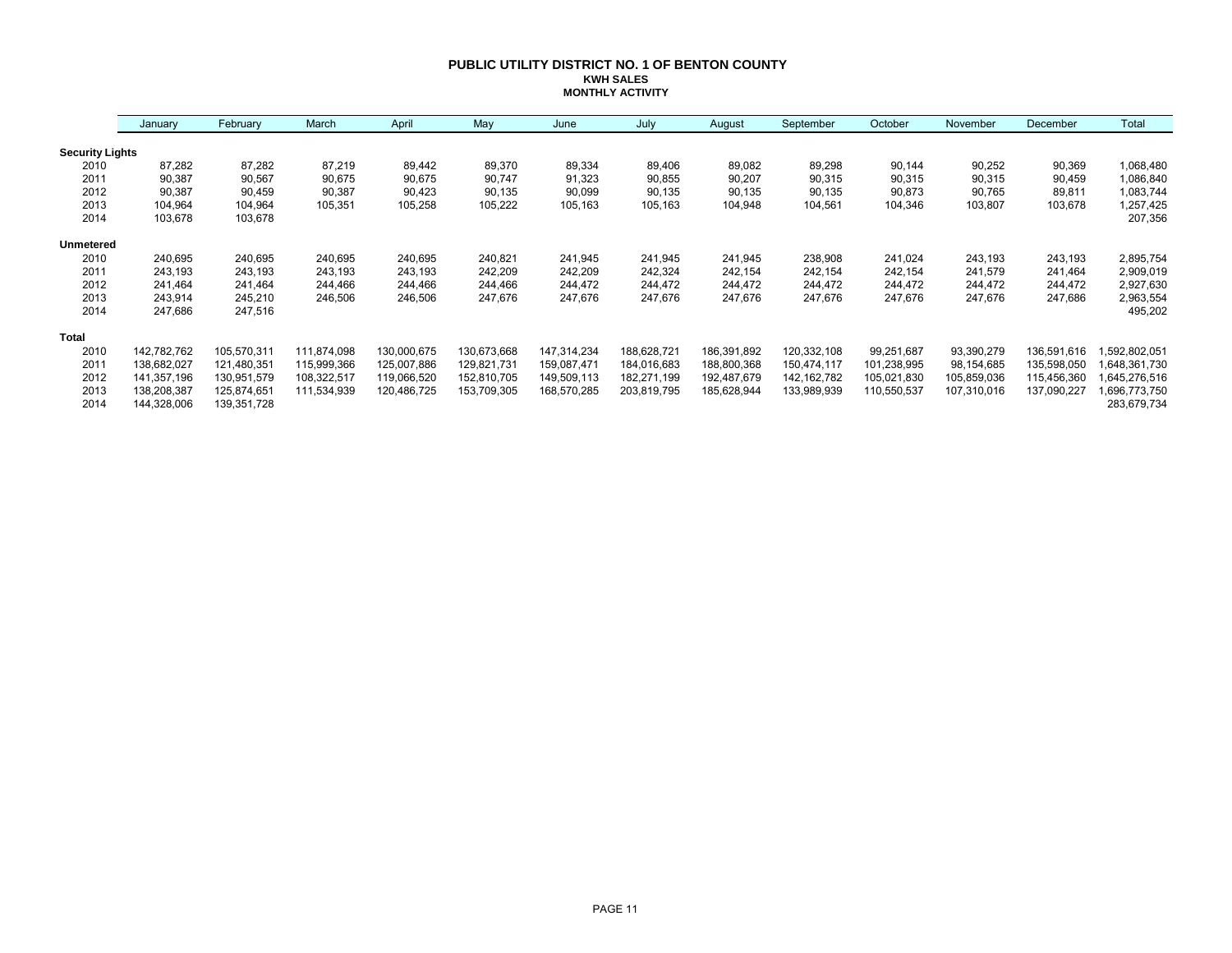## **PUBLIC UTILITY DISTRICT NO. 1 OF BENTON COUNTY CAPITAL ADDITIONS AND RETIREMENTS CURRENT MONTH**

|                                                | <b>BALANCE</b>          |                          |                          | <b>BALANCE</b>          |
|------------------------------------------------|-------------------------|--------------------------|--------------------------|-------------------------|
|                                                | 1/31/2014               | <b>ADDITIONS</b>         | <b>RETIREMENTS</b>       | 2/28/2014               |
| <b>INTANGIBLE PLANT:</b>                       |                         |                          |                          |                         |
| Organizations                                  | \$28,379                | \$0                      | \$0                      | \$28,379                |
| Franchises & Consents                          | 10,022                  |                          |                          | 10,022                  |
| Miscellaneous & Intangible Plant               | 29,078                  | $\overline{\phantom{a}}$ | $\overline{\phantom{a}}$ | 29,078                  |
| <b>TOTAL</b>                                   | 67,480                  | $\blacksquare$           |                          | 67,480                  |
| <b>GENERATION PLANT:</b>                       |                         |                          |                          |                         |
| Land & Land Rights                             |                         |                          |                          |                         |
| Structures & Improvements                      | 1,141,911               |                          |                          | 1,141,911               |
| Fuel Holders & Accessories                     |                         |                          |                          |                         |
| <b>Other Electric Generation</b>               | 261,940                 |                          |                          | 261,940                 |
| <b>Accessory Electric Equipment</b>            |                         |                          |                          |                         |
| Miscellaneous Power Plant Equipment            |                         |                          |                          |                         |
| <b>TOTAL</b>                                   | 1,403,851               | $\blacksquare$           |                          | 1,403,851               |
| <b>TRANSMISSION PLANT:</b>                     |                         |                          |                          |                         |
| Land & Land Rights                             | 156,400                 |                          |                          | 156,400                 |
| Clearing Land & Right Of Ways                  | 25,544                  |                          |                          | 25,544                  |
| <b>Transmission Station Equipment</b>          | 832,047                 |                          |                          | 832,047                 |
| <b>Towers &amp; Fixtures</b>                   |                         |                          |                          |                         |
| Poles & Fixtures                               | 3,974,101               |                          |                          | 3,974,101               |
| Overhead Conductor & Devices                   | 2,998,696               |                          |                          | 2,998,696               |
| <b>TOTAL</b>                                   | 7,986,788               |                          |                          | 7,986,788               |
| <b>DISTRIBUTION PLANT:</b>                     |                         |                          |                          |                         |
| Land & Land Rights                             | 1,586,252               | 1,914                    |                          | 1,588,166               |
| Structures & Improvements                      | 290,439                 |                          |                          | 290,439                 |
| <b>Station Equipment</b>                       | 34,971,360              | 120,630                  |                          | 35,091,990              |
| Poles, Towers & Fixtures                       | 18,389,242              | 372                      | (1, 337)                 | 18,388,277              |
| Overhead Conductor & Devices                   | 11,469,786              | 1,425                    | (805)                    | 11,470,406              |
| <b>Underground Conduit</b>                     | 30,692,596              | 14,524                   | (2,846)                  | 30,704,273              |
| Underground Conductor & Devices                | 39,508,875              | 71,170                   | (103, 623)               | 39,476,422              |
| Line Transformers                              | 27,021,597              | 74,565                   |                          | 27,096,161              |
| Services-Overhead                              | 2,842,288               | 4,756                    |                          | 2,847,044               |
| Services-Underground                           | 17,582,217              | 27,721                   | (696)                    | 17,609,243              |
| <b>Meters</b>                                  | 10,071,977              | 8,021                    | $\overline{\phantom{a}}$ | 10,079,997              |
| Security Lighting                              | 877,584                 | 34                       | (302)                    | 877,316                 |
| <b>Street Lighting</b>                         | 792,750                 |                          |                          | 792,750                 |
| SCADA System                                   | 1,907,132               | 14,317                   |                          | 1,921,449               |
| <b>TOTAL</b>                                   | 198,004,095             | 339,449                  | (109, 610)               | 198,233,934             |
| <b>GENERAL PLANT:</b>                          |                         |                          |                          |                         |
| Land & Land Rights                             | 1,130,759               |                          |                          | 1,130,759               |
| Structures & Improvements                      | 18,194,199              |                          |                          | 18,194,199              |
| Information Systems & Technology               | 15,375,405              | 3,822                    |                          | 15,379,227              |
| <b>Transportation Equipment</b>                | 6,977,704               |                          |                          | 6,977,704               |
| Stores Equipment                               | 54,108                  |                          |                          | 54,108                  |
| Tools, Shop & Garage Equipment                 | 443,369                 |                          |                          | 443,369                 |
| Laboratory Equipment                           | 519,429                 |                          |                          | 519,429                 |
| <b>Communication Equipment</b>                 | 2,400,115               |                          |                          | 2,400,115               |
| <b>Broadband Equipment</b>                     | 15,054,362              | 613                      |                          | 15,054,974              |
| Miscellaneous Equipment                        | 1,120,461               |                          |                          | 1,120,461               |
| <b>Other Capitalized Costs</b><br><b>TOTAL</b> | 9,528,072<br>70,797,983 | 9,504<br>13,939          | $\blacksquare$           | 9,537,576<br>70,811,922 |
|                                                |                         |                          |                          |                         |
| TOTAL ELECTRIC PLANT ACCOUNTS                  | 278,260,197             | 353,388                  | (109, 610)               | 278,503,975             |
| <b>PLANT HELD FOR FUTURE USE</b>               | 388,589                 |                          |                          | 388,589                 |
| <b>CONSTRUCTION WORK IN PROGRESS</b>           | 2,956,467               | 318,928                  |                          | 3,275,395               |
| <b>TOTAL CAPITAL</b>                           | \$281,605,253           | \$672,316                | (\$109,610)              | \$282,167,959           |
|                                                |                         |                          |                          |                         |

**\$1,173,712 Budget**

 $\mathsf{l}$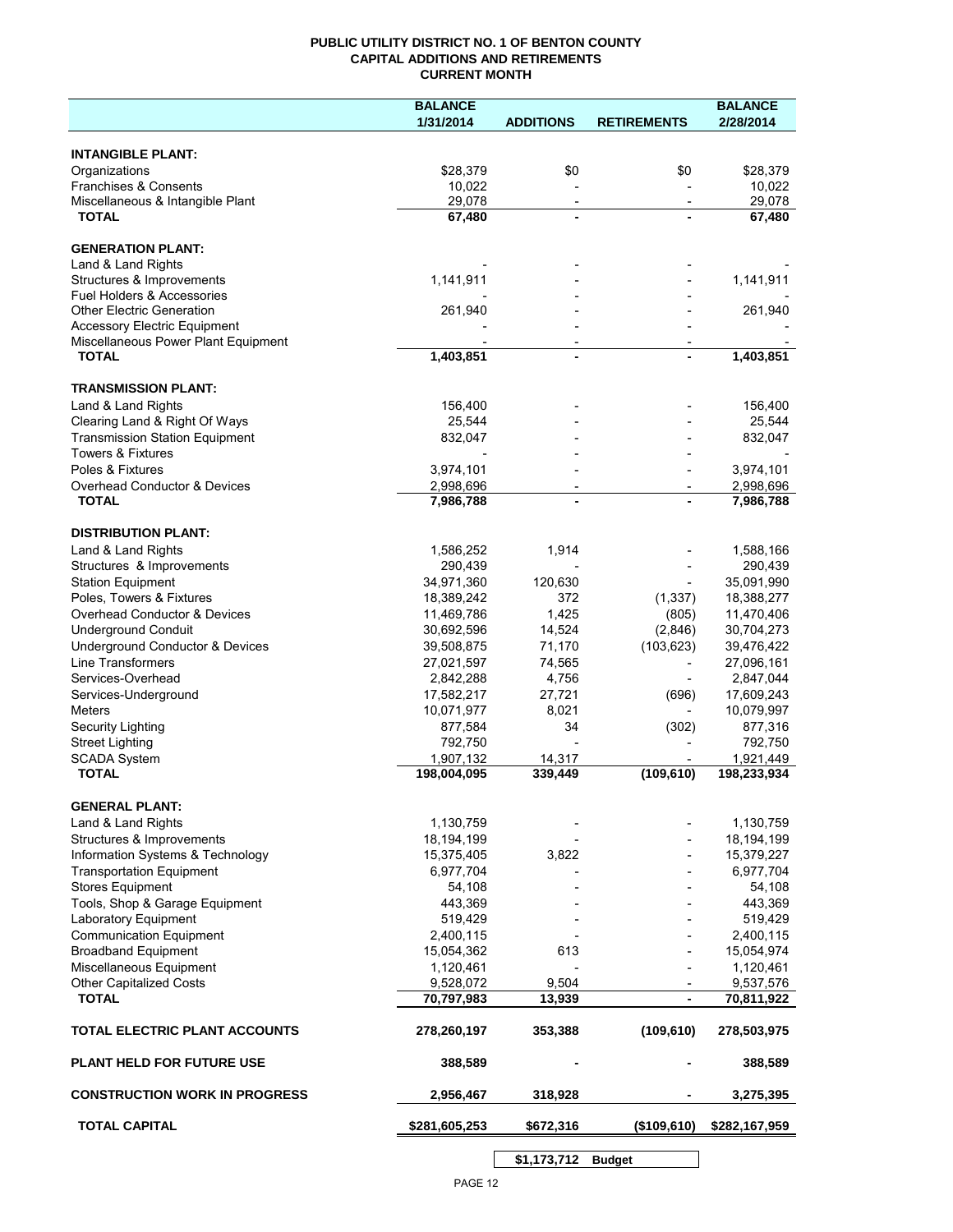## **PUBLIC UTILITY DISTRICT NO. 1 OF BENTON COUNTY CAPITAL ADDITIONS AND RETIREMENTS YEAR TO DATE**

|                                                            | <b>BALANCE</b> |                          |                          | <b>BALANCE</b> |
|------------------------------------------------------------|----------------|--------------------------|--------------------------|----------------|
|                                                            | 12/31/2013     | <b>ADDITIONS</b>         | <b>RETIREMENTS</b>       | 2/28/2014      |
|                                                            |                |                          |                          |                |
| <b>INTANGIBLE PLANT:</b>                                   |                |                          |                          |                |
| Organizations                                              | \$28,379       | \$0                      | \$0                      | \$28,379       |
| Franchises & Consents                                      | 10,022         |                          |                          | 10,022         |
| Miscellaneous & Intangible Plant                           | 29,078         | $\overline{\phantom{a}}$ |                          | 29,078         |
| <b>TOTAL</b>                                               | 67,480         |                          |                          | 67,480         |
| <b>GENERATION PLANT:</b>                                   |                |                          |                          |                |
| Land & Land Rights                                         |                |                          |                          |                |
| Structures & Improvements                                  | 1,141,911      |                          |                          | 1,141,911      |
| Fuel Holders & Accessories                                 |                |                          |                          |                |
| <b>Other Electric Generation</b>                           | 261,940        |                          |                          | 261,940        |
| <b>Accessory Electric Equipment</b>                        |                |                          |                          |                |
| Miscellaneous Power Plant Equipment                        |                |                          |                          |                |
| <b>TOTAL</b>                                               | 1,403,851      |                          | $\blacksquare$           | 1,403,851      |
|                                                            |                |                          |                          |                |
| <b>TRANSMISSION PLANT:</b>                                 |                |                          |                          |                |
| Land & Land Rights                                         | 156,400        |                          |                          | 156,400        |
| Clearing Land & Right Of Ways                              | 25,544         |                          |                          | 25,544         |
| <b>Transmission Station Equipment</b>                      | 832,047        |                          |                          | 832,047        |
| <b>Towers &amp; Fixtures</b>                               |                |                          |                          |                |
| Poles & Fixtures                                           | 3,974,101      |                          |                          | 3,974,101      |
| Overhead Conductor & Devices                               | 2,998,696      | $\overline{\phantom{a}}$ |                          | 2,998,696      |
| <b>TOTAL</b>                                               | 7,986,788      |                          |                          | 7,986,788      |
|                                                            |                |                          |                          |                |
| <b>DISTRIBUTION PLANT:</b>                                 |                |                          |                          |                |
| Land & Land Rights                                         | 1,584,574      | 3,591                    |                          | 1,588,166      |
| Structures & Improvements                                  | 290,439        |                          |                          | 290,439        |
| <b>Station Equipment</b>                                   | 34,955,311     | 136,680                  |                          | 35,091,990     |
| Poles, Towers & Fixtures                                   | 18,384,633     | 6,719                    | (3,074)                  | 18,388,277     |
| Overhead Conductor & Devices                               | 11,467,439     | 3,772                    | (805)                    | 11,470,406     |
| <b>Underground Conduit</b>                                 | 30,654,243     | 58,776                   | (8,746)                  | 30,704,273     |
| Underground Conductor & Devices                            | 39,542,205     | 180,679                  | (246, 462)               | 39,476,422     |
| Line Transformers                                          | 27,002,813     | 93,349                   |                          | 27,096,161     |
| Services-Overhead                                          | 2,837,672      | 10,230                   | (857)                    | 2,847,044      |
| Services-Underground                                       | 17,537,463     | 75,917                   | (4, 138)                 | 17,609,243     |
| <b>Meters</b>                                              | 10,065,338     | 14,659                   | $\overline{\phantom{0}}$ | 10,079,997     |
| <b>Security Lighting</b>                                   | 877,500        | 697                      | (881)                    | 877,316        |
| <b>Street Lighting</b>                                     | 792,750        |                          |                          | 792,750        |
| <b>SCADA System</b>                                        | 1,906,860      | 14,589                   |                          | 1,921,449      |
| <b>TOTAL</b>                                               | 197,899,240    | 599,659                  | (264, 965)               | 198,233,934    |
| <b>GENERAL PLANT:</b>                                      |                |                          |                          |                |
| Land & Land Rights                                         | 1,130,759      |                          |                          | 1,130,759      |
| Structures & Improvements                                  | 18,194,199     |                          |                          | 18,194,199     |
| Information Systems & Technology                           | 15,348,585     | 30,642                   |                          | 15,379,227     |
|                                                            | 6,977,704      |                          |                          | 6,977,704      |
| <b>Transportation Equipment</b><br><b>Stores Equipment</b> | 54,108         |                          |                          | 54,108         |
|                                                            | 443,369        |                          |                          | 443,369        |
| Tools, Shop & Garage Equipment                             |                |                          |                          |                |
| Laboratory Equipment                                       | 519,429        |                          |                          | 519,429        |
| <b>Communication Equipment</b>                             | 2,400,115      |                          |                          | 2,400,115      |
| <b>Broadband Equipment</b>                                 | 14,730,649     | 346,760                  | (22, 435)                | 15,054,974     |
| Miscellaneous Equipment                                    | 1,120,461      |                          |                          | 1,120,461      |
| <b>Other Capitalized Costs</b>                             | 9,519,368      | 18,208                   |                          | 9,537,576      |
| <b>TOTAL</b>                                               | 70,438,747     | 395,611                  | (22, 435)                | 70,811,922     |
| TOTAL ELECTRIC PLANT ACCOUNTS                              | 277,796,105    | 995,270                  | (287, 399)               | 278,503,975    |
| <b>PLANT HELD FOR FUTURE USE</b>                           | 388,589        |                          |                          | 388,589        |
| <b>CONSTRUCTION WORK IN PROGRESS</b>                       | 2,958,673      | 316,722                  |                          | 3,275,395      |
| <b>TOTAL CAPITAL</b>                                       | \$281,143,367  | \$1,311,991              | (\$287,399)              | \$282,167,959  |
|                                                            |                |                          |                          |                |

**\$2,395,949 Budget**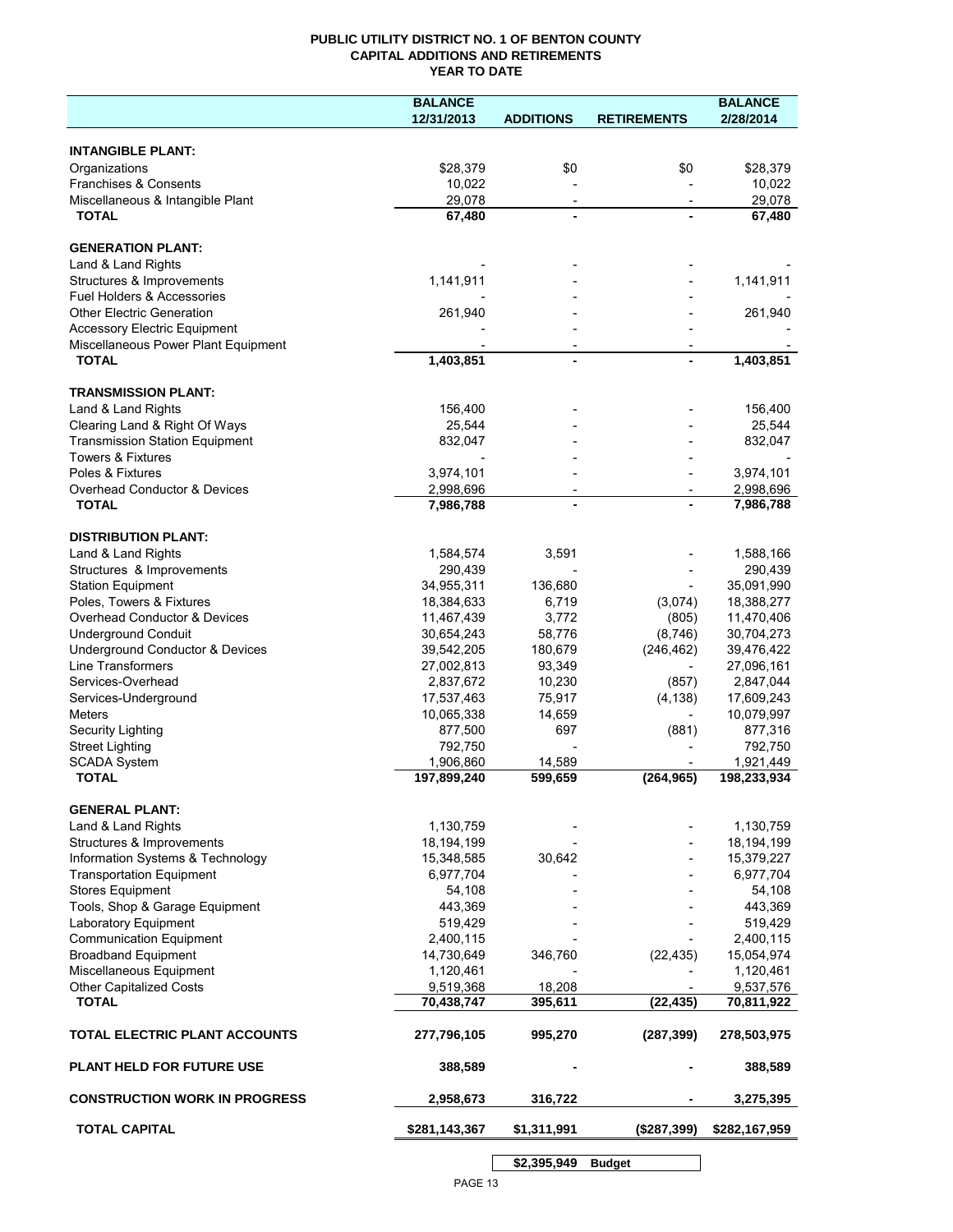## **PUBLIC UTILITY DISTRICT NO. 1 OF BENTON COUNTY STATEMENT OF CASH FLOWS**

|                                                                                                      | <b>YTD</b><br>02/28/2014 | <b>Monthly</b><br>02/28/2014 |
|------------------------------------------------------------------------------------------------------|--------------------------|------------------------------|
|                                                                                                      |                          |                              |
| <b>CASH FLOWS FROM OPERATING ACTIVITIES</b><br>Cash Received from Customers and Counterparties       | \$25,469,773             | \$11,749,458                 |
| Cash Paid to Suppliers and Counterparties                                                            | (21,052,539)             | (8, 103, 691)                |
| Cash Paid to Employees                                                                               | (2,419,468)              | (1,007,935)                  |
| <b>Taxes Paid</b>                                                                                    | (1,569,542)              | (1,020,363)                  |
| <b>Net Cash Provided by Operating Activities</b>                                                     | 428,224                  | \$1,617,469                  |
|                                                                                                      |                          |                              |
| <b>CASH FLOWS FROM NONCAPITAL FINANCING ACTIVITIES</b>                                               |                          |                              |
| Other Interest Expense<br>Net Cash Provided by Noncapital Financing Activities                       |                          |                              |
| <b>CASH FLOWS FROM CAPITAL AND RELATED FINANCING ACTIVITIES</b>                                      |                          |                              |
| <b>Acquisition of Capital Assets</b>                                                                 | (1, 278, 535)            | (632, 054)                   |
| Proceeds from Sale of Revenue Bonds                                                                  |                          |                              |
| Cash Defeasance Principal and Interest                                                               |                          |                              |
| <b>Bond Principal Paid</b>                                                                           |                          |                              |
| <b>Bond Interest Paid</b><br><b>Capital Contributions</b>                                            | 63,657                   | 42,411                       |
| Sale of Assets                                                                                       | 7,135                    | 4,463                        |
| Net Cash Used for Capital and Related Financing Activities                                           | (1, 207, 742)            | ( \$585, 180)                |
| <b>CASH FLOWS FROM INVESTING ACTIVITIES</b>                                                          |                          |                              |
| Interest Income                                                                                      | (13,683)                 | (15,958)                     |
| Proceeds from Sale of Investments                                                                    | 2,287,533                | 2,287,533                    |
| Purchase of Investments                                                                              |                          |                              |
| Joint Venture Net Revenue (Expense)<br><b>Net Cash Provided by Investing Activities</b>              | 2,273,850                | \$2,271,575                  |
| <b>NET INCREASE (DECREASE) IN CASH</b>                                                               | 1,494,331                | \$3,303,863                  |
| <b>CASH BALANCE, BEGINNING</b>                                                                       | \$18,540,994             | 16,731,462                   |
|                                                                                                      |                          |                              |
| <b>CASH BALANCE, ENDING</b>                                                                          | \$20,035,325             | 20,035,325                   |
| <b>RECONCILIATION OF NET OPERATING INCOME TO NET</b><br><b>CASH PROVIDED BY OPERATING ACTIVITIES</b> |                          |                              |
| <b>Net Operating Revenues</b>                                                                        | (\$41,288)               | (\$160,786)                  |
| Adjustments to reconcile net operating income to net cash                                            |                          |                              |
| provided by operating activities:<br>Depreciation & Amortization                                     | 2,265,039                | 1,116,906                    |
| <b>Unbilled Revenues</b>                                                                             | 500,000                  | (500,000)                    |
| Misellaneous Other Revenue & Receipts                                                                | 18,223                   | 1,894                        |
| Decrease (Increase) in Accounts Receivable                                                           | (538, 281)               | (791, 666)                   |
| Decrease (Increase) in BPA Prepay Receivable                                                         | 100,000                  | 50,000                       |
| Decrease (Increase) in Inventories                                                                   | 130,777<br>(276, 657)    | 30,643<br>79,247             |
| Decrease (Increase) in Prepaid Expenses<br>Decrease (Increase) in Wholesale Power Receivable         | 588,067                  | 913,217                      |
| Decrease (Increase) in Miscellaneous Assets                                                          | (220, 615)               | (108, 504)                   |
| Decrease (Increase) in Prepaid Expenses and Other Charges                                            | 96,400                   | 48,200                       |
| Decrease (Increase) in Deferred Derivative Outflows                                                  | 218,579                  | 77,940                       |
| Increase (Decrease) in Deferred Derivative Inflows                                                   |                          |                              |
| Increase (Decrease) in Warrants Outstanding                                                          | 36,353                   | 80,841                       |
| Increase (Decrease) in Accounts Payable                                                              | (2,829,616)              | 565,492                      |
| Increase (Decrease) in Accrued Taxes Payable<br>Increase (Decrease) in Customer Deposits             | 845,341<br>10,225        | 163,367<br>3,212             |
| Increase (Decrease) in BPA Prepay Incentive Credit                                                   | (26, 876)                | (13, 438)                    |
| Increase (Decrease) in Other Current Liabilities                                                     | 60,967                   | 71,299                       |
| Increase (Decrease) in Other Credits                                                                 | (508, 415)               | (10, 396)                    |
| Net Cash Provided by (Used for) Operating Activities                                                 | \$428,224                | \$1,617,469                  |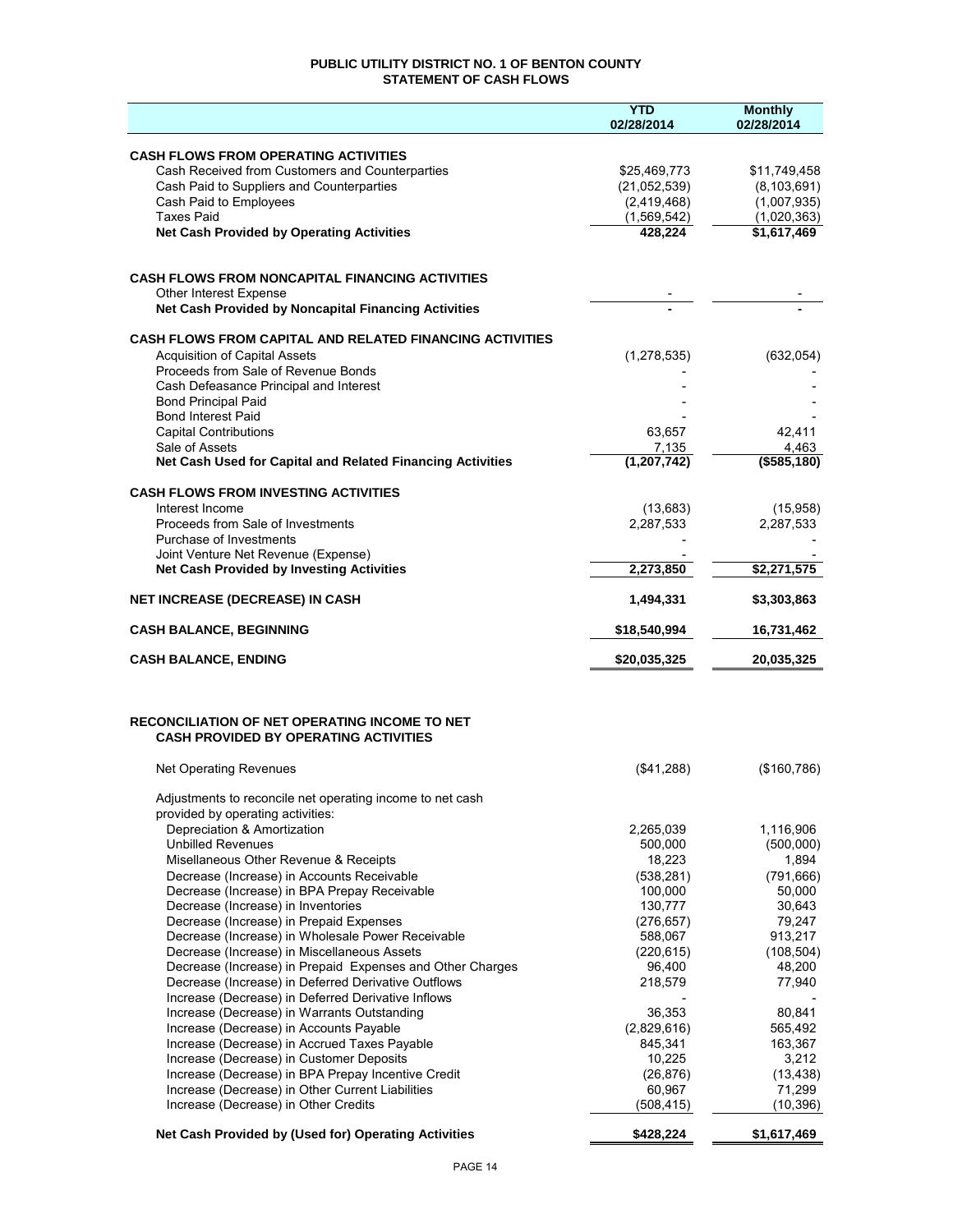## **PUBLIC UTILITY DISTRICT NO. 1 OF BENTON COUNTY WEATHER STATISTICS February 28, 2014**



|        | <b>Average Precipitation</b> |                   |       |       |      |      |      |      |      |      |      |      |        |
|--------|------------------------------|-------------------|-------|-------|------|------|------|------|------|------|------|------|--------|
| Year   | Jan                          | Feb               | March | April | May  | June | July | Aug  | Sept | Oct  | Nov  | Dec  | Annual |
| Normal | 0.94                         | 0.70              | 0.57  | 0.55  | 0.51 | 0.51 | 0.23 | 0.18 | 0.31 | 0.49 | 0.95 | 1.20 | 7.14   |
| 2014   | 0.37                         | 1.12 <sub>1</sub> |       |       |      |      |      |      |      |      |      |      | 1.49   |
| 2013   | 0.16                         | 0.09              | 0.39  | 0.30  | .60  | .36  | 0.01 | 0.24 | 0.42 | 0.38 | 0.36 | 0.07 | 5.38   |

2013 | 29.8 | 39.0 | 46.4 | 53.6 | 63.2 | 69.8 | 80.7 | 77.7 | 69.3 | 52.5 | 38.4 | 26.9 | 53.9



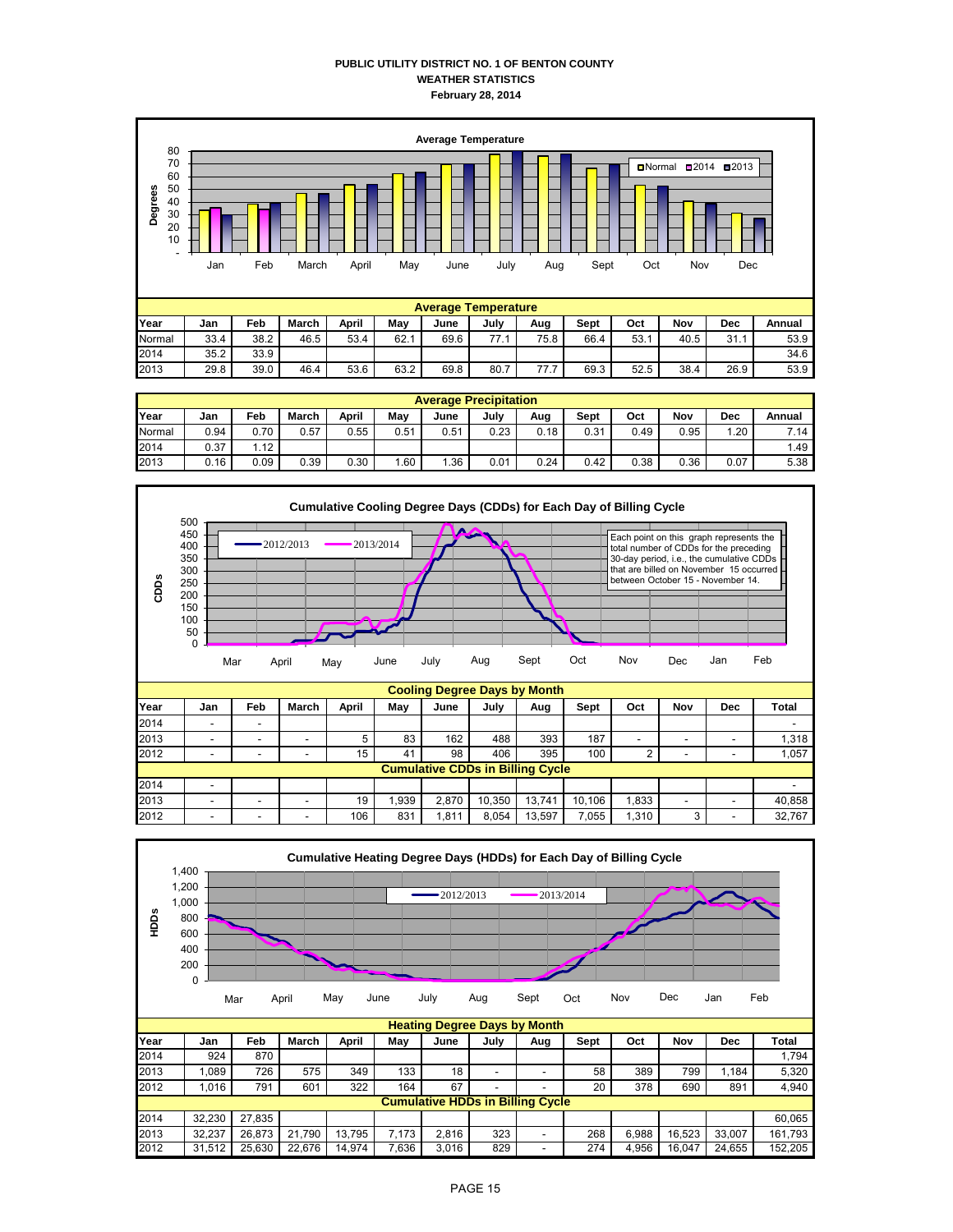#### **PUBLIC UTILITY DISTRICT NO. 1 OF BENTON COUNTY BROADBAND SUMMARY**

#### *February Highlights*

Trios Health at Southridge added a new 10Mbps PtoP to the Tri-City Lab WAN. City of Kennewick added a 50Mbps BIPIN connection to their WAN.

PocketiNet upgraded their Benton REA customer at Badger Mountain as well as their connection to Noel on Clearwater, both orders went from 200Mbps to 500Mbsp on a new 3 year term renewal. Toyota Dealership was also upgraded from 15Mbps to 50Mbps. New Edge went from 7Mbps to 50Mbs on a 1 year renewal. OWT upgraded their transport from 100Mbps to 250Mbps on a 1 year term renewal.

We received a disconnect for the Real Estate Firm's 5Mbps multi-tenant connection. Amazon disconnected their transport and Internet with OWT.

|                                                             |                          |                          |           |              |              |            |      | <b>ACTUALS</b> |               |             |     |            |     |            |                           |                             |
|-------------------------------------------------------------|--------------------------|--------------------------|-----------|--------------|--------------|------------|------|----------------|---------------|-------------|-----|------------|-----|------------|---------------------------|-----------------------------|
|                                                             | 2014 Budget              | Jan                      | Feb       | <b>March</b> | <b>April</b> | <b>May</b> | June | July           | <b>August</b> | <b>Sept</b> | Oct | <b>Nov</b> | Dec | <b>YTD</b> | <b>Budget</b><br>Variance | <b>Inception</b><br>to Date |
| <b>OPERATING REVENUES</b>                                   |                          |                          |           |              |              |            |      |                |               |             |     |            |     |            |                           |                             |
| Ethernet                                                    | 1,173,081                | \$144,113                | \$149,573 |              |              |            |      |                |               |             |     |            |     | \$293,686  | 879,395                   |                             |
| TDM                                                         | 148,184                  | 12,190                   | 12,190    |              |              |            |      |                |               |             |     |            |     | \$24,381   | 123,803                   |                             |
| Wireless                                                    | $\overline{\phantom{a}}$ | 39                       | 39        |              |              |            |      |                |               |             |     |            |     | \$78       | (78)                      |                             |
| Co-Location                                                 | $\sim$                   | $\sim$                   | $\sim$    |              |              |            |      |                |               |             |     |            |     | \$0        |                           |                             |
| Internet Transport Service                                  | 300,943                  | 19,040                   | 2,901     |              |              |            |      |                |               |             |     |            |     | \$21,941   | 279,002                   |                             |
| <b>Fixed Wireless</b>                                       | 120,400                  | 8,543                    | 8,351     |              |              |            |      |                |               |             |     |            |     | \$16,894   | 103,506                   |                             |
| Broadband Revenue - Other                                   | 237,729                  | 22,148                   | 21,917    |              |              |            |      |                |               |             |     |            |     | \$44,064   | 193,665                   |                             |
| Subtotal                                                    | 1,980,337                | 206,073                  | 194,972   |              |              |            |      |                |               |             |     |            |     | \$401,044  |                           |                             |
| NoaNet Maintenance Revenue                                  |                          |                          |           |              |              |            |      |                |               |             |     |            |     |            |                           |                             |
|                                                             |                          |                          |           |              |              |            |      |                |               |             |     |            |     | \$0        |                           |                             |
| <b>Bad Debt Expense</b>                                     |                          |                          |           |              |              |            |      |                |               |             |     |            |     | \$0        |                           |                             |
| <b>Total Operating Revenues</b>                             | 1,980,337                | 206,073                  | 194,972   |              |              |            |      |                |               |             |     |            |     | \$401,044  | 1,579,293                 | 10,383,402                  |
| <b>OPERATING EXPENSES</b>                                   |                          |                          |           |              |              |            |      |                |               |             |     |            |     |            |                           |                             |
| Marketing & Business Development                            | $\blacksquare$           | $\overline{\phantom{a}}$ | $\sim$    |              |              |            |      |                |               |             |     |            |     | \$0        |                           |                             |
| General Expenses                                            | 398,079                  | 9,692                    | 32,878    |              |              |            |      |                |               |             |     |            |     | \$42,570   | 355,509                   |                             |
| Other Maintenance                                           | 45,000                   | 2,448                    | 1,021     |              |              |            |      |                |               |             |     |            |     | \$3,469    | 41,531                    |                             |
| NOC Maintenance                                             | 302,942                  | (228)                    | $\sim$    |              |              |            |      |                |               |             |     |            |     | (\$228)    | 303,170                   |                             |
| Wireless Maintenance                                        | ٠                        | 1,696                    | $\sim$    |              |              |            |      |                |               |             |     |            |     | \$1,696    | (1,696)                   |                             |
| Subtotal                                                    | 746,021                  | 13,608                   | 33,899    |              |              |            |      |                |               |             |     |            |     | \$47,507   | 698,514                   | 6,912,576                   |
| NoaNet Maintenance Expense                                  | $\overline{\phantom{a}}$ | ÷                        |           |              |              |            |      |                |               |             |     |            |     | \$0        |                           |                             |
| Depreciation                                                | 880,006                  | 99,634                   | 87,741    |              |              |            |      |                |               |             |     |            |     | \$187,375  | 692,631                   | 7,051,860                   |
| <b>Total Operating Expenses</b>                             | 1,626,027                | 113,242                  | 121,641   |              |              |            |      |                |               |             |     |            |     | \$234,883  | 1,391,144                 | 13,964,436                  |
|                                                             |                          |                          |           |              |              |            |      |                |               |             |     |            |     |            |                           |                             |
| <b>OPERATING INCOME (LOSS)</b>                              | 354,310                  | 92,831                   | 73,331    |              |              |            |      |                |               |             |     |            |     | \$166,162  | (188, 148)                | (3,581,035)                 |
| <b>NONOPERATING REVENUES &amp; EXPENSES</b>                 |                          |                          |           |              |              |            |      |                |               |             |     |            |     |            |                           |                             |
| Internal Interest due to Power Business Unit <sup>(1)</sup> | (190, 163)               | (32, 291)                | (32, 270) |              |              |            |      |                |               |             |     |            |     | (\$64,561) | 125,602                   | (5,056,102)                 |
| <b>Grant Revenue</b>                                        |                          |                          |           |              |              |            |      |                |               |             |     |            |     |            |                           | 215,000                     |
|                                                             |                          |                          |           |              |              |            |      |                |               |             |     |            |     |            |                           |                             |
| <b>CAPITAL CONTRIBUTIONS</b>                                | 10,000                   | 736                      | $\sim$    |              |              |            |      |                |               |             |     |            |     | \$736      | (9, 264)                  | 3,864,560                   |
| <b>INTERNAL NET INCOME (LOSS)</b>                           | \$174,147                | \$61,276                 | \$41,061  | \$0          | \$0          | \$0        | \$0  | \$0            | \$0           | \$0         | \$0 | \$0        |     | \$102,337  | (\$71, 810)               | (\$4,557,577)               |
|                                                             |                          |                          |           |              |              |            |      |                |               |             |     |            |     |            |                           |                             |
| <b>NOANET COSTS</b>                                         |                          |                          |           |              |              |            |      |                |               |             |     |            |     |            |                           |                             |
| <b>Member Assessments</b>                                   |                          |                          | $\sim$    |              |              |            |      |                |               |             |     |            |     | \$0        |                           | \$3,159,092                 |
| Membership Support                                          |                          | 392                      | 296       |              |              |            |      |                |               |             |     |            |     | \$688      |                           | 92,970                      |
| <b>Total NoaNet Costs</b>                                   | \$0                      | \$392                    | \$296     | \$0          | \$0          | \$0        | \$0  | \$0            | \$0           | \$0         | \$0 | \$0        | \$0 | \$688      | ( \$688)                  | \$3,252,062                 |
|                                                             |                          |                          |           |              |              |            |      |                |               |             |     |            |     |            |                           |                             |
| <b>CAPITAL EXPENDITURES</b>                                 | \$889,553                | \$37,061                 | \$153,816 |              |              |            |      |                |               |             |     |            |     | \$190,877  | \$698,676                 | \$15,710,885                |
| NET CASH (TO)/FROM BROADBAND <sup>(2)</sup>                 | (\$354,763)              | \$155,748                | \$6,961   | \$0          | \$0          | \$0        | \$0  | \$0            | \$0           | \$0         | \$0 | \$0        |     | \$162,708  |                           | (\$11, 412, 562)            |

(1) Internal interest budget is estimated based on cash flow projections (an interest rate of 3.6% is being used).

(2) Includes excess of revenues over operating costs, capital expenditures and NoaNet assessments; excludes depreciation and internal interest to Electric System